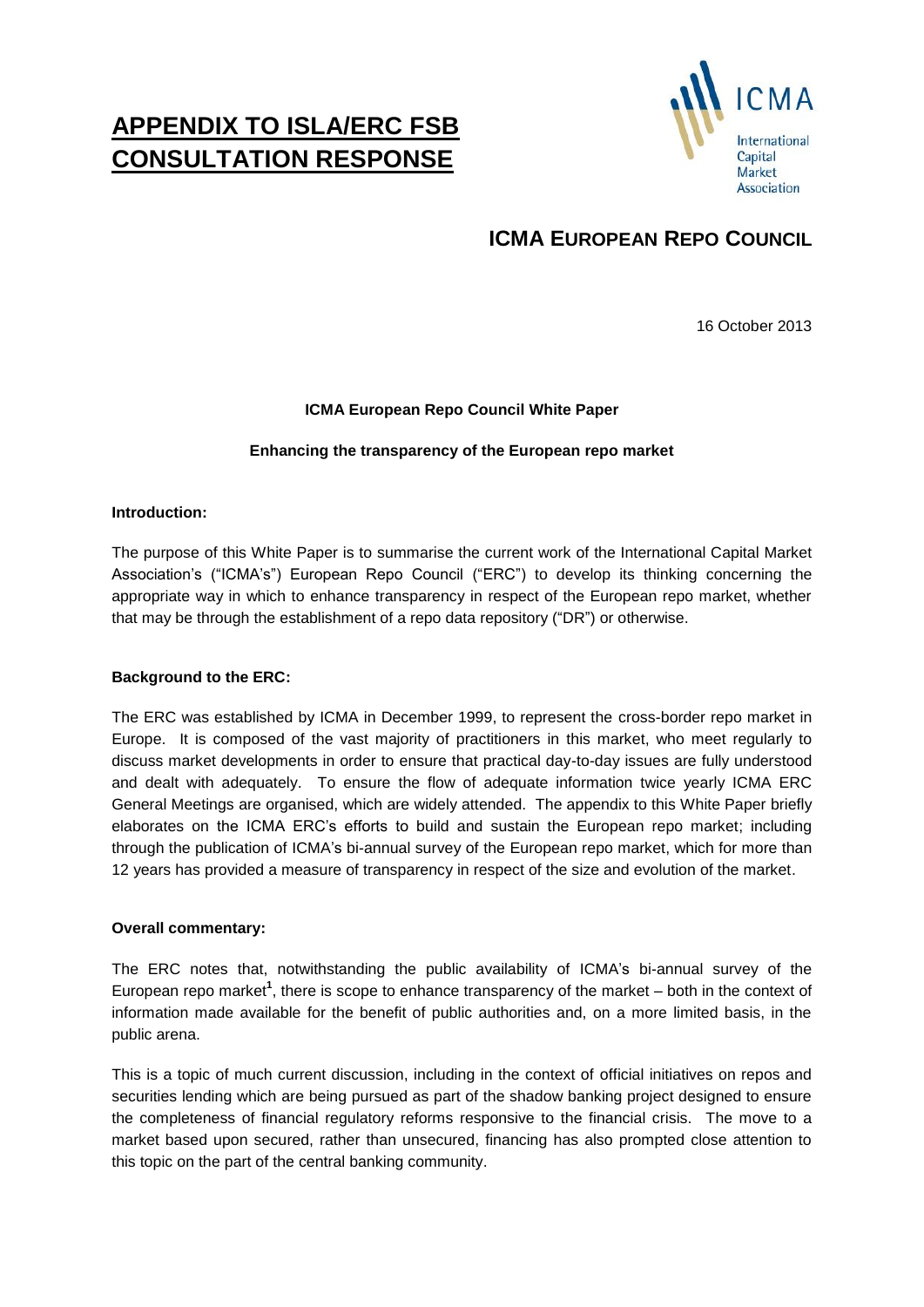#### **Repo data repositories – the state of play:**

The ERC has taken stock of a number of different published documents pertinent to this topic. Some details differ between these, yet there are also a number of common elements. Drawing upon the ERC's document review, a summary of the state of play is included In Annex A below. The simple comparative table included in Annex A highlights how the European Systemic Risk Board's ("ESRB's") March 2013 proposals are the most granular, moving to a level of detail somewhat beyond that in the most recent Financial Stability Board ("FSB") paper (August 2013) – which itself went a little further than the fairly consistent set of data attributes suggested by earlier Federal Reserve Bank of New York ("FRBNY"), FSB and European Central Bank ("ECB") papers.

#### **Issues about a repo data repository in need of further discussion:**

The ERC strongly believes that there needs to be in-depth discussion of a wide range of issues about a potential repo DR. Whilst there are no doubt even more detailed questions which may have to be explored at some stage, a summary of the main issues currently identified by the ERC is presented in Annex B below. There will be significant costs to providing data, but the ERC recognises that there is the potential, in time, for market efficiency benefits related to trade-matching and reconciliation; and more efficient regulatory reporting requirements.

Considering product coverage, the ERC believes that the essence of the market will be captured if repo reporting requirements are taken to also encompass buy-sellback/sell-buyback; borrow vs. cash/loan vs. cash; and fee-based borrow/fee-based loan transactions (some of which may be traded under Global Master Securities Lending Agreement ("GMSLA") – the securities lending market's equivalent of the Global Master Repurchase Agreement ("GMRA") – rather than under GMRA itself). Seeking to also capture other transactions such as secured loans and pledges would not currently add much extra value (other than to avoid incentivising such alternatives, by virtue of their then having lower reporting burdens).

Where possible, data should be taken from electronic systems such as automatic repo trading systems (ATS), central counterparties (CCP), third-party affirmation systems and tri-party repo agents. These institutions may cover as much as two-thirds of the European repo market. Use of these sources will of course require controls to eliminate duplication in reporting. However, it is doubtful that securities settlement systems (including T2S) will be able to add useful data.

There is a concern about the possible temptation to call for the widest conceivable data sets, with the idea that "data mining" may reveal important facts – when such an approach is more likely to lead to data overload and opaqueness. More data will not automatically and linearly translate into a better understanding of the structure and evolution of the market. One of the lessons from the crisis is that some already existing and useful sources of market data were not used. The extent of data requests need to be considered, proportionate and targeted. From experience of the semi-annual repo survey, the ERC is also aware that the interpretation of data is the greatest challenge. It will therefore remain important that there continues to be close consultation between the industry and regulators.

The ERC considers that if there is to be a DR for repo it would be ideal from an oversight perspective to just have one globally, but this would be operationally challenging. Allowing instead for Europe, Middle East and Africa ("EMEA"); Asia-Pacific ("APAC"); and North America DRs would accommodate varying legal, compliance and regulatory issues which exist in each local region, but pragmatically it may prove that it is most practical to consider having repo DRs per currency or currency block, or, in the case of the EU, a regional coverage. Having multiple DRs will require a global aggregator.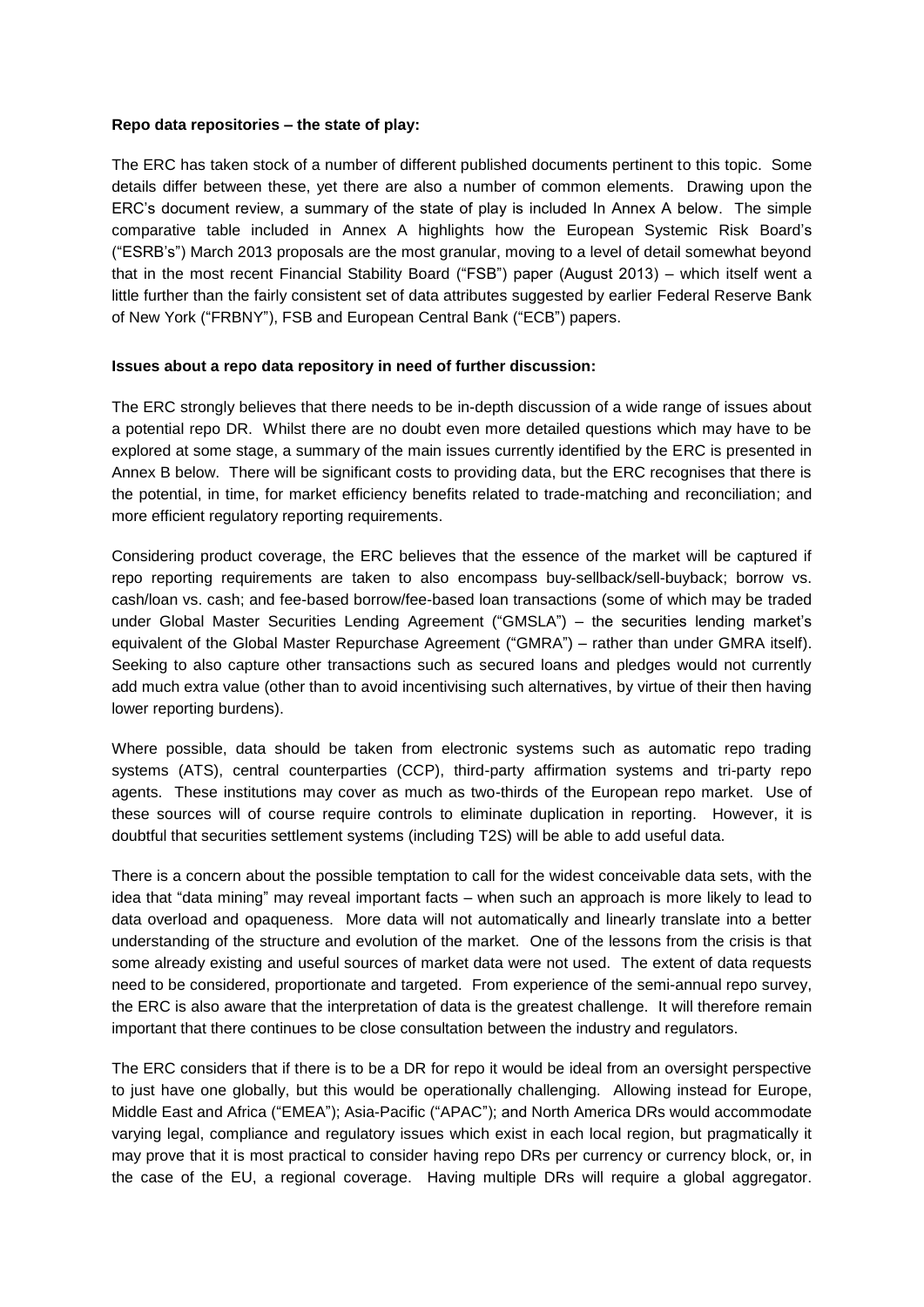Notwithstanding the above, the ERC considers, particularly if the repository data were transaction based, that instances of data having to be provided to multiple repositories would be hard to avoid, owing to cross border and cross currency transactions or collateral movements.

The ERC is concerned that the provision of transaction-level data gives rise to important questions regarding access levels, transaction data capture and confidentiality, but presuming these can be suitably resolved (which links to questions regarding a) the appropriate governance model for a repo DR; b) the method and responsibility for data submission; and c) data security) the collection of transaction data would be possible. If transaction data is appropriately gathered into a DR, either the DR or the supervisory authorities should then be able to combine this data to create necessary position data information; and accordingly the ERC would not support being required to provide both transaction and position level data. Using a DR to aggregate transaction-level data into position data would also reduce a major source of errors; given the difficulties of ensuring contributors interpret categories consistently.

The ERC is very strongly of the opinion that if transaction-level data is collected in a DR this data should then be used to satisfy as many regulatory reporting needs as possible. A very considerable volume of data on repo transactions is already collected in the EU from credit institutions through national supervisory reporting requirements based on the Financial Reporting (FINREP) framework and there is also significant additional reporting. There is no reasonable case for firms having to provide transaction-level data and separately report data that is derivative of this. Moreover, a tradeoff between DR and other reporting requirements would help to ensure strong support for a DR across the industry. Hence, the ERC believes that a process should be established to identify and remove pre-existing reporting requirements that can prospectively be met by use of DR data (the ERC notes that this concept is already being recognised in the work of the European Securities and Markets Authority ("ESMA"), which is seeking to allow for the elimination of prior transaction-reporting obligations for derivatives as new, more extensive, reporting to derivatives' trade repositories comes into force).

The more data that is to be monitored, the more work it will be to provide it and the harder it will be for the stakeholders to consume it; and to extract the data elements and trends that they require. Hence, the ERC sees that it would be sensible to firstly capture what is most urgently needed in order to monitor material risks; and then, if experience shows there is still a need to go further, build on this over time. Some data on transactions are not currently centrally compiled by many firms and will take time, and not inconsiderable investment, to mobilise (at a time, when huge demands are being placed on finite IT resources). It will be particularly challenging to provide information regarding life-cycle events (e.g. collateral substitution) and it is not clear that such events are especially significant.

Albeit that it would not provide transparency regarding smaller firms who may be running repo positions which are inappropriate in the context of their other balance sheet positions, the ERC believes there is a good case for starting by focusing reporting on those with regular and significant involvement in the repo market; as this will present a suitable picture of the market's overall health. The ERC notes that its bi-annual repo survey has captured the majority of the major repo-active banking entities, but not all, whereas the regulatory community will be able to ensure full compliance by mandating the participation of all relevant institutions. Furthermore, whilst there will no doubt be an understandable interest in capturing daily data, the initial burdens associated with this will be significant, so the ERC considers that there is a case for starting with a more measured approach, such as the timely reporting of weekly data.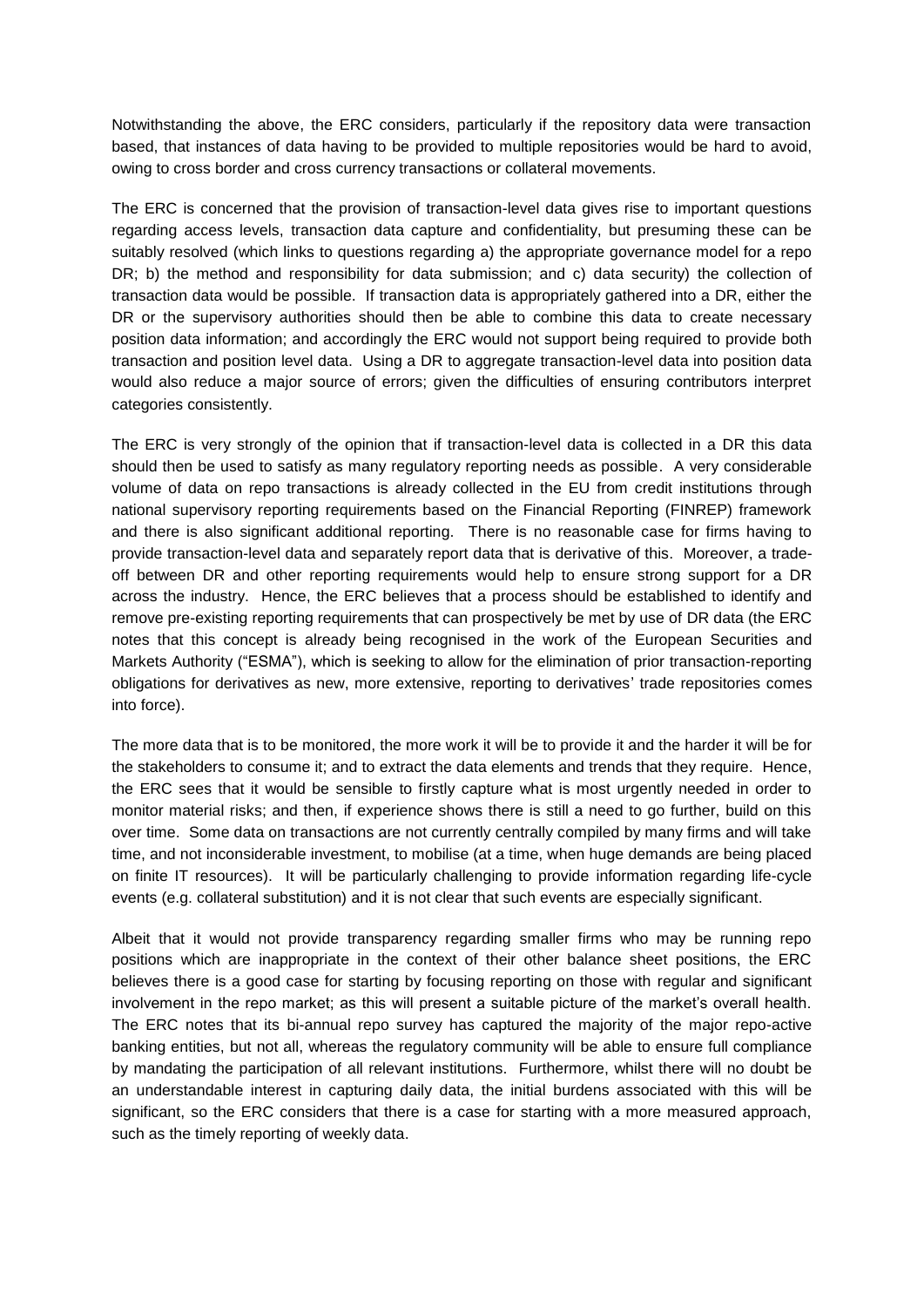Early guidance would be helpful to the industry on whether data submissions to a DR would need to be matched before submission or whether the DR might offer that functionality. If third-party tradematching agents will be required, what regulatory requirements will they have to meet?

### **The ERC's perspective on surveys, position data and transaction data:**

Annex A includes a short note of the FSB Workstream 5 ("WS5") August 2013 "Policy Framework for Addressing Shadow Banking Risks in Securities Lending and Repos", which includes five finalised recommendations related to improvements in transparency; and discusses the quite detailed proposals made in the ESRB's March 2013 paper on market transparency. In light of these papers and considering the issues already highlighted in the section of this paper above, the ERC considers that there is a strong rationale to proceed promptly with official market surveys. Following from this the ERC sees a good case for the development of data repositories to capture position data in respect of securities financing transactions ("SFTs"), but believes that the jury is still out regarding whether there should have to be data repositories capturing transaction data in respect of SFTs.

The ERC perceives that there are solid grounds for arguing that position data is adequate for monitoring systemic risk and providing transparency in the SFT markets. These arguments are set below.

Most importantly, at this stage, using position data probably offers the quickest results. The ERC feels that the FSB should be receptive to this argument as, in November 2012, WS5 recommended a set of (mandatory and comprehensive) market-wide surveys – which means position data – to be run by national/regional authorities but co-ordinated by the FSB, to quickly increase market transparency and inform the design of data repositories (although WS5 did concede that some authorities may decide that a survey would suffice). The ERC is supportive of this recommendation and seeks to help focus thinking on this by offering a questionnaire as a basis for discussion. An initial draft proposal is described below to illustrate the ERC's preliminary line of though, but the ERC wishes to reserve the right to further develop this in order to properly represent an agreed, collective market view.

The ERC considers that the attraction of a questionnaire-based survey is that it is able to yield a comprehensive picture of the market in a very short space of time. In contrast to a data repository, there should not be major legal issues and it is a relatively cheap way in which to progress. The ERC belieives that it would also provide the FSB, national regulators and reporting firms with useful experience and be good range-finding exercise for the work still needed to design a data repository. The ERC observes that there have been difficulties experienced with derivatives trade repositories and the Russian repo repository reporting requirement (which is separately elaborated on further below). The ETC proposes that such a survey should run for a couple of years in order to build up the necessary experience.

The ERC anticipates that the survey should be followed by permanent data repositories collecting position data rather than transaction data.

The ERC feels that position data should satisfy the primary aim of the FSB, which is "more granular data on securities lending and repo exposures amongst large international financial institutions" to detect "concentrations of risk, such as large exposures to particular institutions and heavy dependence on particular collateral asset classes". The ERC believes that this calls for position data, not transaction data.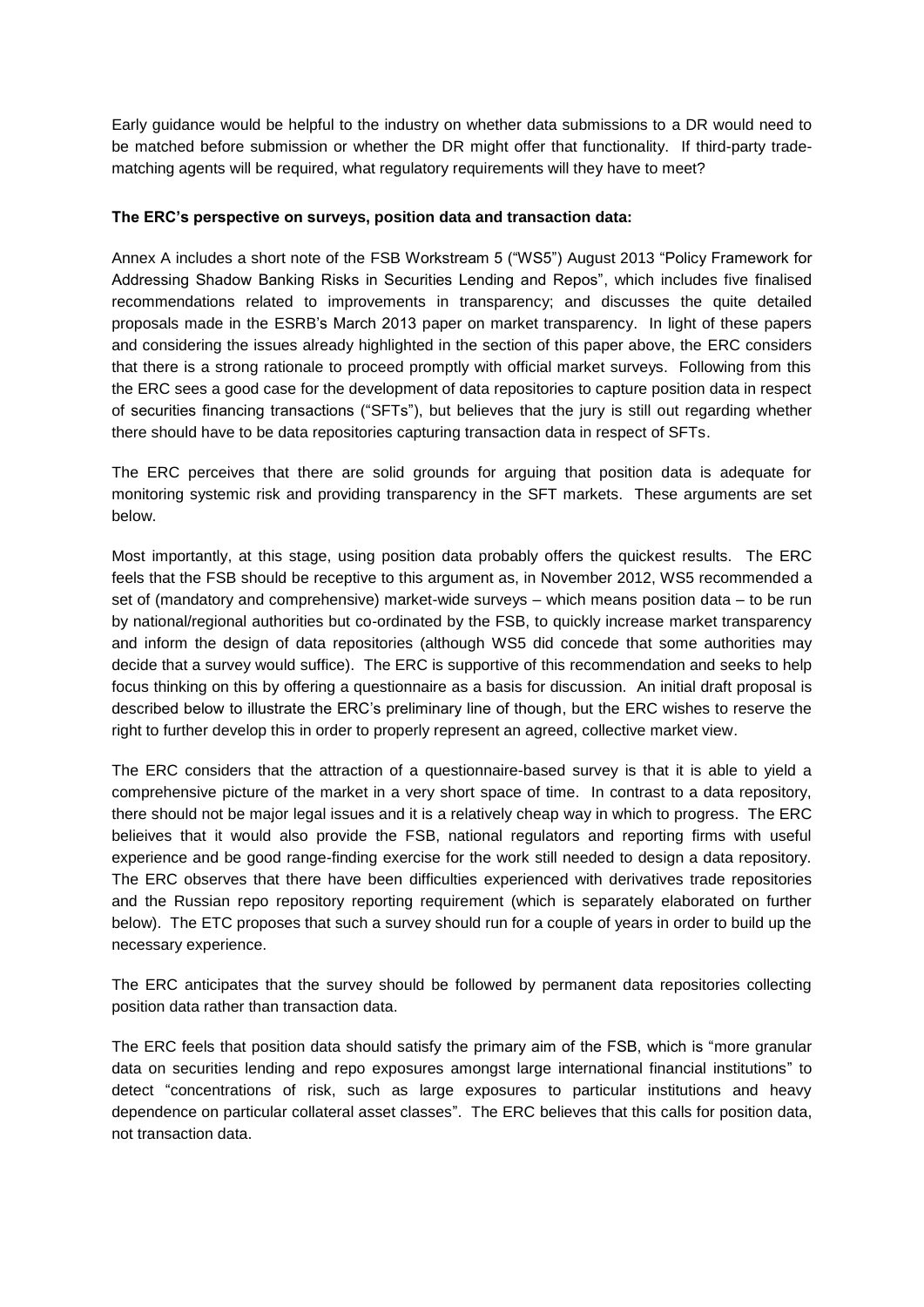It appears to the ERC that, in its August 2013 paper, the FSB exaggerates the benefits of transaction data. The ERC asserts that transaction data was not needed to highlight the propensity of lenders in the US tri-party repo market to run. Traditional concentration ratios would have revealed this risk. Similarly, liquidity/maturity transformation and relative amounts of different types of collateral would have been revealed by position data.

Furthermore, the ERC feels that position data should also be able to meet the requirements of the ESRB, which stated, in March 2013, that "the monitoring of individual transactions is not critical for its financial stability objective". The ESRB detailed the main benefits of a repository of position data (as opposed to transaction data) as likely to include lower running costs, being more straightforward to set up and avoiding the need for the repository to have to aggregate data, but allowing adaptable analytical overlays to be constructed that would be similar to those available with transaction data. It also noted that the collection of transaction data might be complicated because some of the commercial terms of certain SFTs (e.g. collateral) are not determined at the point of trade or are subject to change post trade.

In contrast, the ERC does not see that the case for transaction data has yet been convincingly made by the authorities. The ESRB suggests that granularity at transaction level could be useful for microprudential supervision, such as detecting market abuse, and for recovery and resolution plans. But transaction data for micro-prudential supervision (and recovery and resolution) is already collected where it is needed, i.e. for SIFIs. Moreover, it is not altogether clear to the ERC that transaction data is required for micro-prudential supervision. The ESRB argued that, "it is critical for micro-prudential supervisors to assess a firm's reliance on SFTs for funding and maturity transformation, as well as an institution's concentration of exposure to counterparties, collateral and fire-sale risks, especially given that these may trigger a firm's failure". The ERC perceives that all of these risks can be adequately measured with position data, which thus appears entirely suitable for firm-level supervision.

The ERC also highlights that, on the other hand, it would be difficult to collect data at transaction level for securities lending. The ESRB notes that, "It is also important to acknowledge that market practices in some SFT market segments could prevent from collecting data on a transaction basis in a meaningful manner. For instance this could be the case when collateral is managed on a pooled basis, as can occur with some securities lending or some repo transaction". Meanwhile, the FSB has stressed the need for the consistent measurement of repo and securities lending in order to avoid reporting-driven switching.

The ERC acknowledges that its inclination to prefer the use of position data does then mean that it is arguing in favour of a lower cost approach. However, since the ERC feels that there are good reasons to promote the use of position data in meeting the authorities' needs, the ERC feels that if there is nevertheless official desire to push towards a requirement based on transaction data there is a justifiable case for the ERC to insist upon a proper cost-analysis of transaction versus position data. Just how much incremental regulatory value would finer granularity yield? It appears to the ERC that the case for transaction data is in large part limited to speculation that such data might be "interesting", but academic research cannot alone justify the extra costs of transaction data collection.

The ERC observes that the ESRB does seem conscious of the high cost of collecting transaction data, inasmuch as it has stated that "implementing a trade repository could involve high costs" and suggested that, in order to justify the cost, a transaction-reporting data repository should probably be designed to provide more than just surveillance (it might, for instance, be fully integrated into the SFT post-trade value chain by supporting trade matching/confirmation or legal certainty if market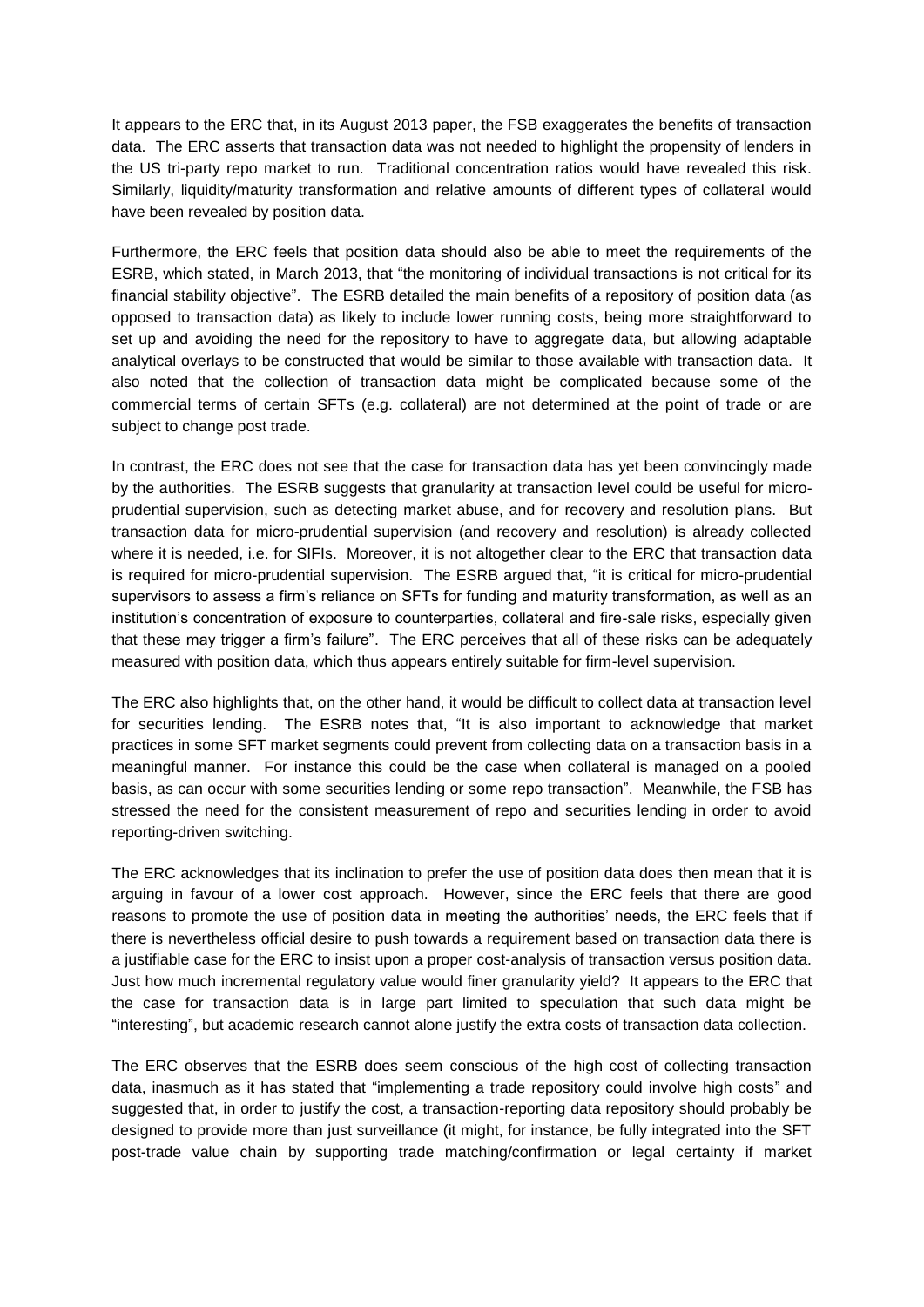participants and authorities were to consider that this would add value). Unfortunately, however, that is for now as far as the ESRB's consideration of cost goes.

The ERC sees that, inevitably, non-trivial reporting costs would have to be passed on to customers, which would affect market liquidity by raising the cost of intermediation. The impact of very granular reporting requirements on market efficiency would also be felt at a time when finite and already stretched IT budgets already face the challenge of meeting many other new and uncoordinated regulatory requirements. It is quite possible that business lines that are subject to the most detailed reporting requirements (such as SFT) might be squeezed out of business models. There is therefore considerable scope for unintended macro-economic and market consequences.

The ERC feels that it is important to bear in mind that there would also be a high cost to regulators in terms of the direct costs of processing high volumes of data, opportunity costs (distraction), the practical difficulty of interpreting highly granular data (with the risk of not seeing the wood for the trees) and the challenges of aggregating atomic data into meaningful information. Demands for more granular data would also mean longer lead times until functioning reporting systems could be put in place and made to operate efficiently.

The ERC recognises that a further argument for position data has been provided by the ESRB, who noted that "most of the key risks to financial stability arising from SFTs tend to build up gradually". In other words, trends are more important than isolated events. But the ERC feels that this means that more highly aggregated data should be quite capable of alerting regulators to emerging issues well in advance. While more aggregated data categories may not allow the immediate identification of the precise source of a significant change in one or more of the categories, there should be adequate time to initiate focused enquiries.

The ERC would also argue that the precision allowed by transaction data is simply not needed given the scale of global or regional flows.

Moreover, more aggregated data has the advantage of minimising problems of classification. The more granular the data, the more difficult it becomes to allocate assets. And the effort to classify is subject to rapidly diminishing returns, easily becoming a distraction rather than an aid. The ERC highlights that, in this respect, the ESRB is on weak ground in suggesting (Table A2 of its Occasional Paper No.2 of March 2013) that "In the long run, data should be granular enough to capture new instruments…" It is an impossible task to predict innovation in detail; and in practice, new instruments can adequately be detected in unusual changes in existing categories (e.g. evergreen repos have swelled the standard category of open repos), even in case such a change is falls within whatever is the residual category.

It seems to that ERC that the sub-text of proposals for very granular data seems to be that very detailed statistical reporting will provide all the answers that a regulator may want. But the ERC believes that this would not be case in practice. Useful interpretation of SFTs requires a good understanding of the market and the many dimensions to these instruments (particularly their operational and legal characteristics). As has been experienced in the case of risk measured using VaR, seemingly precise numbers can give a dangerous illusion of perfect measurement. The ERC would suggest that requiring very granular data risks encouraging a culture of data mining and academic research detached from the realities of the market.

If, notwithstanding the above ERC reasoning, the authorities insist on proceeding directly to transaction-level data repositories, the ERC considers that: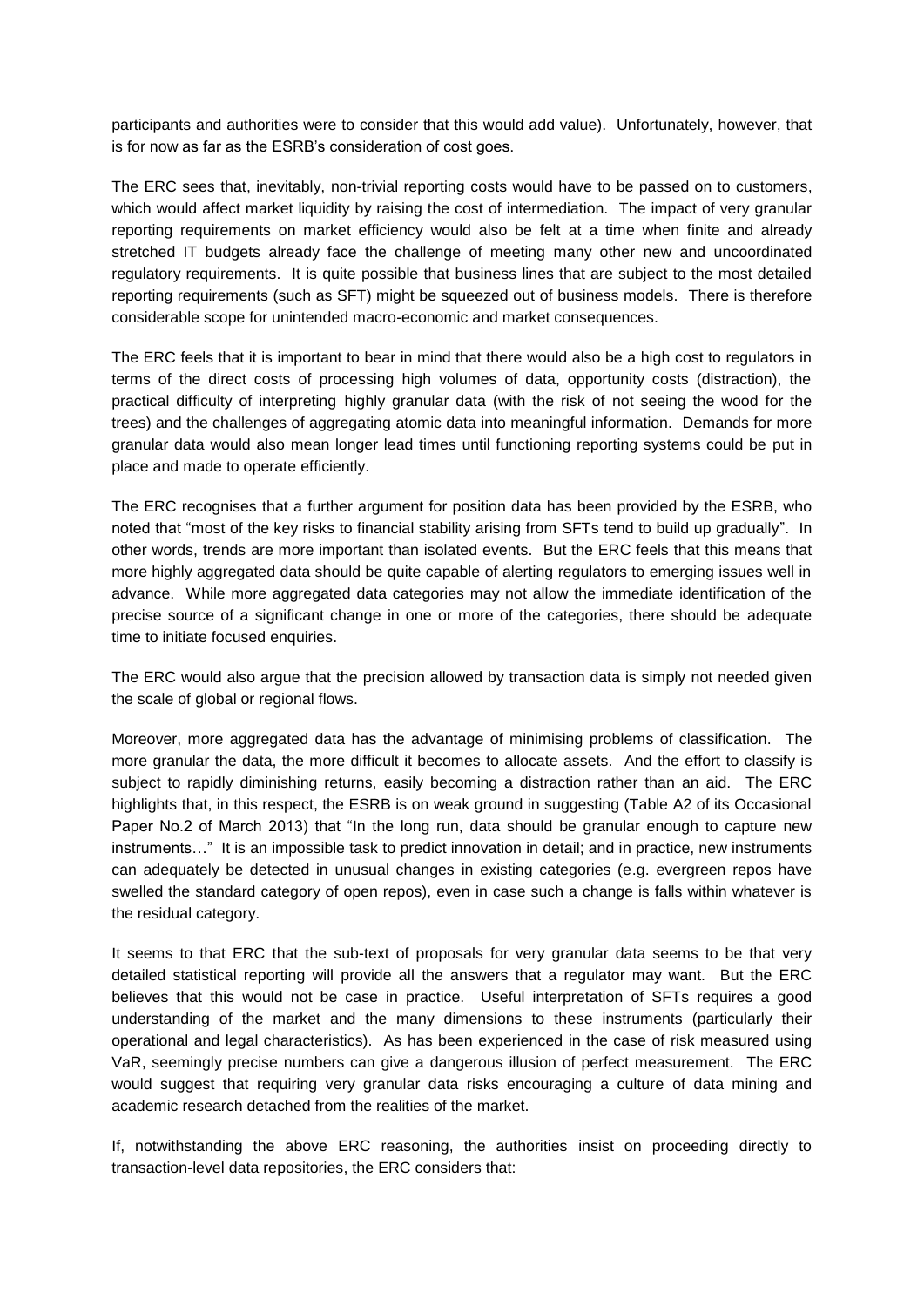- If transaction data is to be collected, then there is no valid case for also asking for position data. Unfortunately, the FSB is suggesting both transaction and periodic position data reporting.
- There should be a trade-off with current regulatory reporting requirements to eliminate duplicative reporting.
- There needs to be an audit of the regulatory usage of transaction data in case more data is demanded in the future.
- Very firm safeguards would be needed to protect confidentiality.
- Transaction data should not include life-cycle events such as margining, manufactured payments or substitution. Events such as substitution are not material, e.g. in tri-party repo, the rate has been estimated at around 5%.

#### **ERC proposal for a questionnaire:**

The first questionnaire illustrated in Annex C of this paper represents the ESRB's implied "ideal". It is based on the work published by the ESRB in its March 2013 Occasional Paper No.2. The table in Annex C summarises the ESRB's analysis of what position data it felt would be needed to monitor the systemic risks of SFTs. The requirements were elaborated in the tables in the appendices to its paper.

In the ERC's view, the ESRB's ideal questionnaire is significantly over-specified in places. So, a second more "proportionate" questionnaire, as illustrated in Annex C of this paper, has been drafted to take account of the problems identified by the ERC with the ESRB's analysis. These perceived problems are discussed below. However, the ERC in fact feels that the questionnaire could perhaps be quite reasonably stripped down further and accordingly the ERC wishes to reserve the right to examine this aspect in order to properly represent an agreed, collective market view.

• Geographical and currency coverage

The ESRB appears to recognise that micro-granularity is unnecessary when it is discussing the degree of aggregation needed for asset type and credit quality, but not for geographical distribution and currency (ESRB, table 3). Thus, it suggests a breakdown of business by each and every country. The ERC believes that this is impractical given the number of countries and the importance of anonymous trading; pointless given the minute amounts of business done with most countries; and misleading given that many counterparties are parts of global entities. It should be sufficient to give a breakdown by sub-region, e.g. EU, eurozone, non-eurozone EU, etc.

In terms of currency, the ESRB has identified (ESRB, table 3) the "most-traded" currencies as including USD, EUR, JPY, GBP, AUD, CHF, CAD, HKD, SEK, KRW, NZD, SGD, NOK, MXN and INR. The ERC considers that this is far too wide. The ICMA survey data suggests that just four currencies account for almost 95% of the European market; six account for 98%; and seven probably account for over 99%. In several of the ESRB's identified currencies, there is little or no SFT market (e.g. KRW, NOK, SGD and INR). The ESRB also suggests (ESRB, table A2) limiting initial currency reporting to a group such as USD, EUR, GBP, JPY, CHF, RMB, AUD, CAD and NZD. Existing ICMA survey data suggests that even this would be too wide for purposes of the European zone. The RMB, AUD, CAD and NZD are immaterial in Europe.

• Counterparty analysis

It is not clear to the ERC how granular the ESRB wants the classification of counterparties to be. In ESRB, table 3, it mentions "banks plus the most important non-banks that are active in SFT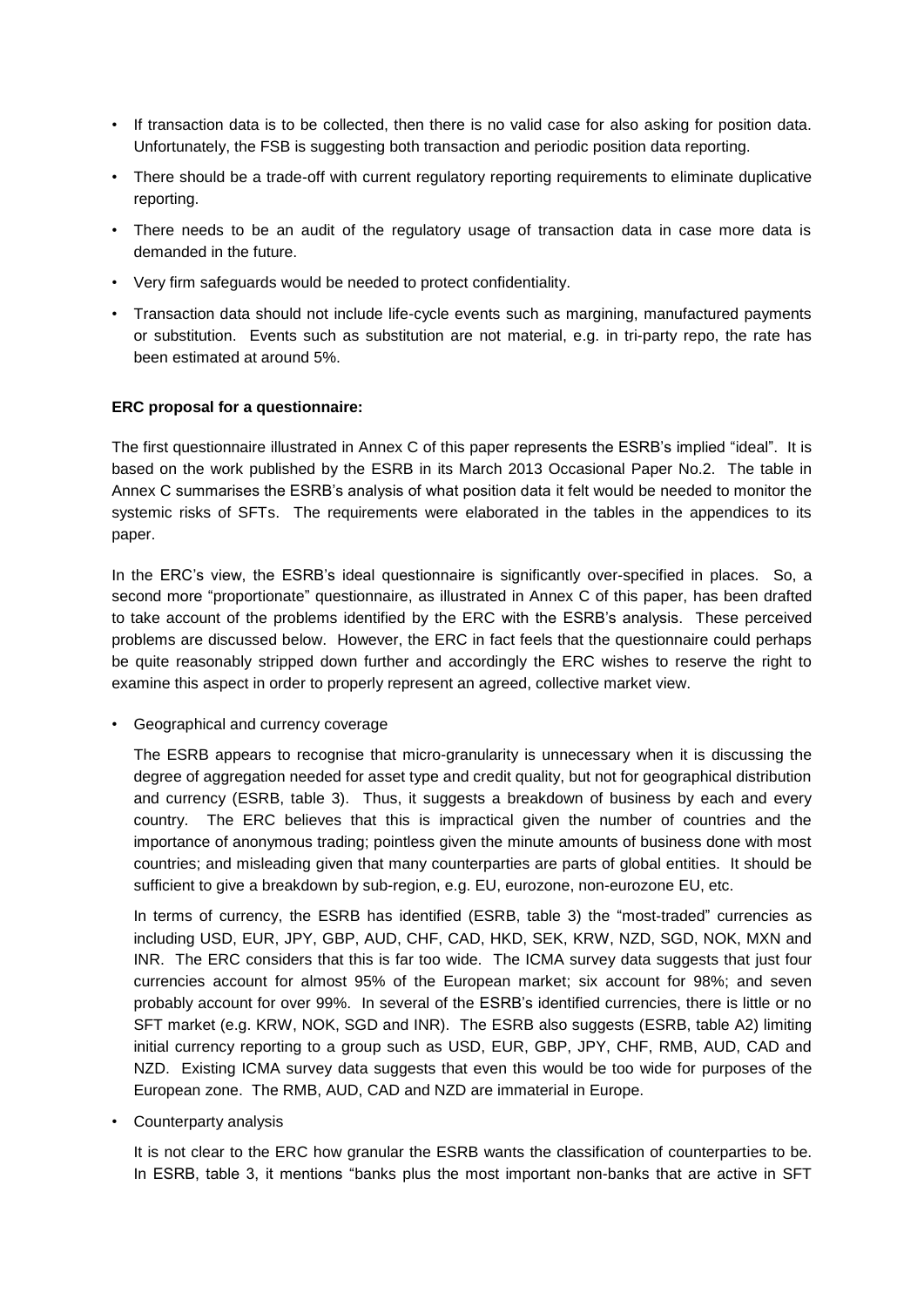markets". In ESRB, table A2, it lists "investment banks, commercial banks, custodian banks and firms looked at by FSB WS3 such as money market funds, hedge funds, pension funds, asset management firms (including ETF providers), cash collateral reinvestment programmes, insurance companies, securitisation vehicles, large corporates and debt management offices" as well as intra-group counterparties. The ERC observes that some of these will be difficult, at least in a European context, for reporting entities to distinguish, e.g. cash collateral reinvestment programmes and the custodial operations of commercial banks.

The ERC considers that fine counterparty granularity is not justified by the need to adjust for double-counting. This only really needs to be eliminated from the aggregate market size, as it is unlikely that it will systematically distort particular analyses of the data or disguise emerging issues.

The ESRB seeks to demonstrate the need for fine granularity in its appendix B. However, the ESRB perceives that the problems it identifies are created entirely by the assumption that CCPcleared and tri-party business cannot be attributed. However, such attribution could be provided directly from CCPs and tri-party agents.

• Market structure analysis

The ESRB proposes that firms distinguish between business they have transacted "bilaterally" (i.e. directly by phone or electronic messaging), whether transactions are cleared across CCPs and whether transactions are managed by a tri-party agent. The ERC sees that one problem here is that these categories are inconsistent. Some "bilateral" transactions are registered post-trade with CCPs; and some transactions (GC financing) are both cleared across CCPs and managed by a triparty agent, whilst all other tri-party transactions are bilateral.

• Haircuts

Experience in the ERC of trying to measure haircuts suggests that it is not possible to get meaningful averages for wide categories of collateral and counterparty. The ERC proposes that a more productive approach would be a periodic survey of the haircuts imposed by major firms on individual benchmark securities selected to represent the range of types of widely-traded collateral in transactions with specific named counterparties selected to represent typical institutional types.

### **Observations on the Russian trade repository experience:**

The ERC notes that repos are included amongst the transactions required to be reported in the case of the recently established Russian trade repository. The ERC considers that there are a number of lessons which may already be taken from this Russian experience, particularly since, notwithstanding its smaller scale and probably lesser degree of complexity, the implementation process has not been particularly smooth. Derived from the experience of some of its members the ERC has compiled some more detailed observations on this process, as reflected in Annex D below.

### **Concluding remarks:**

The ERC is actively considering the many and various matters touched upon in this White Paper and will continue to evolve its thinking in light of on-going developments, particularly as the public authorities continue to firm up their views regarding what is necessary. The views expressed in this White Paper therefore remain subject to change over time; but the ERC is nevertheless at your disposal to discuss any of the points made in this White Paper.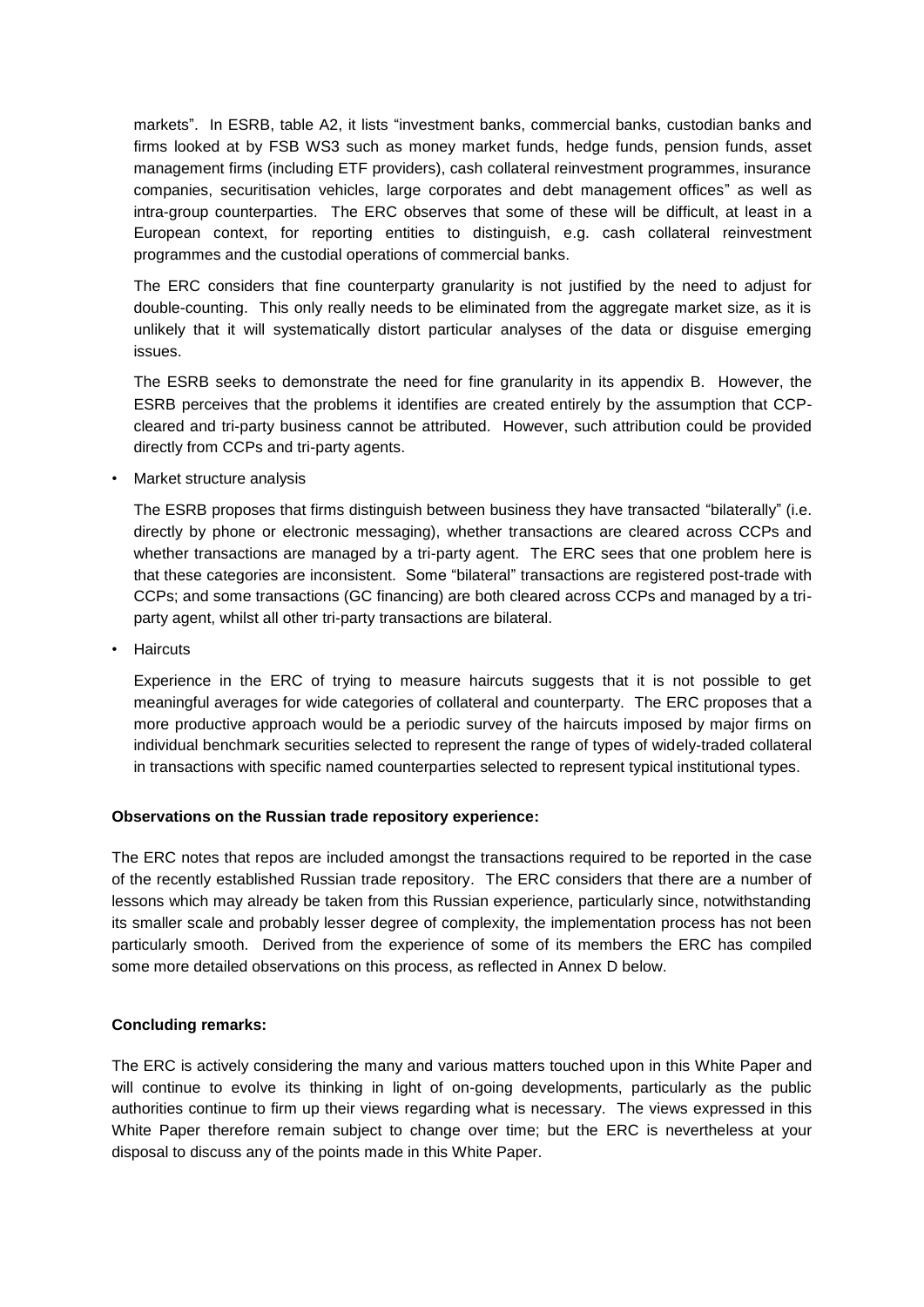## **Annex A:**

## **Repo data repositories – the state of play**

In November 2012, the **FSB** WS5 compared the pros and cons of the alternative methods of providing market transparency: market surveys, regulatory reporting and trade repositories ("TRs"). It came out in favour of TRs and recommended that:

- The FSB **consult** on the appropriate geographical and product scope of TRs.
- Depending on its findings, the FSB should then establish a **working group**, involving market participants, to identify the appropriate scope and undertake a feasibility study for one or more TRs at a global level.
- In the meantime, it should encourage national/regional authorities to undertake **feasibility studies** for the establishment of TRs for individual repo and securities lending markets, which it should coordinate and facilitate.
- In addition, WS5 recommended that the FSB should coordinate a set of (mandatory and comprehensive) market-wide **surveys** by national/regional authorities to increase transparency for financial stability purposes and inform the design of TRs. Such market-wide surveys should make publicly-available aggregate summary information on securities lending and repo markets on a regular basis. WS5 conceded that some authorities may decide that a survey suffices.

WS5 suggested a single global TR or a few regional repositories for securities lending, given the mainly cross-border nature of the market, but that each repo market might be covered by its own TR, reflecting the currency segmentation of repo.

WS5 highlighted the work of the **FSB Data Gaps Group** to provide "a consistent framework to pool and share relevant data on the major bilateral linkages between **large international financial institutions** and their common exposures to and funding dependencies on countries, sectors and financial instruments". It has done work on legal and operational challenges of collecting data globally and on protocols under which regulators may share data.

The FSB's aim is "more granular data on securities lending and repo exposures amongst large international financial institutions" to detect concentrations of risk, such as large exposures to particular institutions and heavy dependence on particular collateral asset classes. In line with this limited objective, it has identified eight transactional attributes for repo (see table).

Meanwhile, the Vice-President of the **ECB** proposed a DR for repo transactions in the euro area. This initiative has been recently supported by a report of the European Parliament, which invited the European Commission to submit a legislative proposal for the creation of such a database by the end of 2013, after undertaking a feasibility study. Formerly, the ECB has a similar market transparency objective to the FSB and has identified eight/nine transactional attributes for repo (see table).

The **ESRB** published a paper on market transparency in March 2013 and has started collecting data, by means of regulatory reporting, on the re-use of non-cash collateral and re-investment of cash collateral. The ESRB noted that the monitoring of individual transactions is not critical for its financial stability objective. It has nevertheless identified 18/20 transactional attributes for repo (see table).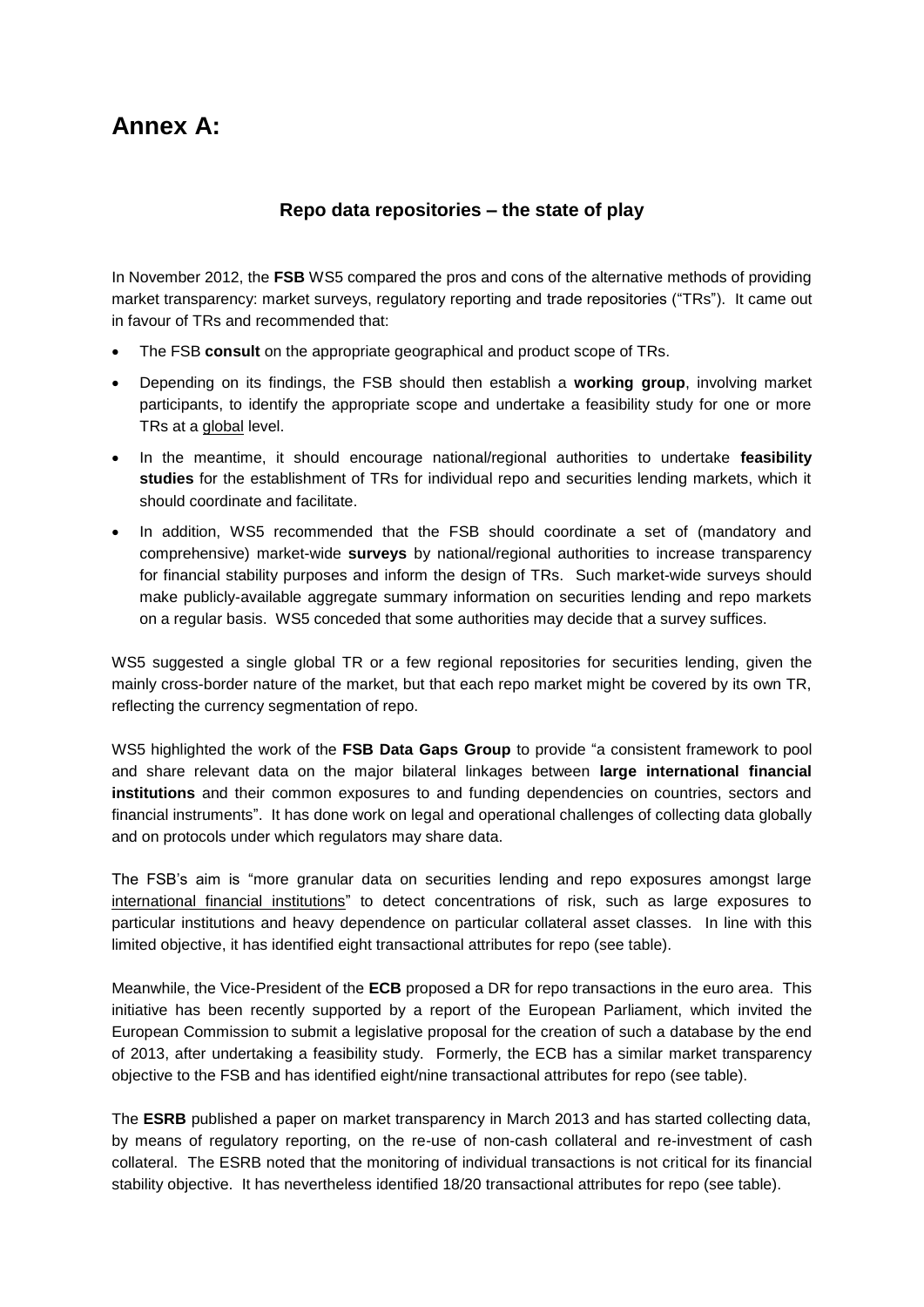The ESRB set out various TR options. The principle choice is between capturing:

- **transaction data**, with all the relevant details, including time stamp and matching confirmation in other word, flows reported to the TR within a pre-agreed time lag on a trade-by-trade basis from the confirmation desk in the back office; or
- **trade exposure data** in other words, positions or stocks at regular points in time, captured by regularly collecting from market participants a log of open transactions at the time of reporting (e.g. on a weekly basis) from risk management systems.

The ESRB suggests that, in order to justify the potentially significant differences in running costs, a transaction-reporting TR should probably be designed to provide more than just surveillance, assuming that the two TR options provide identical data quality for surveillance purposes. It could, for instance, be fully integrated into the SFT post-trade value chain by supporting trade matching/confirmation or legal certainty if market participants and authorities were to consider that this would add value.

For reasons of competition and national interest, the ESRB envisages several TRs established globally. On the basis of the main SFT "market clusters" (e.g. the European Union ("EU"), North America and the APAC region). This means that, if a global solution cannot be implemented, then at least each main geographical zone should attempt to implement its own solution for collecting data to monitor risks in SFT markets.

All banks would have to report and  $-$  at the very least  $-$  the most important non-banks active in a given SFT market cluster such as the EU.

As most of the key risks to financial stability arising from SFTs tend to build up gradually, the ESRB believes that macro-prudential supervisors do not need daily data. It sees the adequate frequency of data for macro-prudential monitoring purposes falling within a range bounded between once a month and once a quarter. For jurisdictions with particularly dynamic SFT markets (such as the United States, the EU and Japan) a monthly monitoring frequency may perhaps be more appropriate, especially given the short-term nature of a significant proportion of SFTs.

Data should be the most recent, in order to ensure that an up-to-date picture of the distribution of risks in SFT markets is provided. Consequently, the timeliness of data is dependent upon both the dynamics of the SFT markets monitored (in developed SFT markets, for example, data in excess of two weeks old would probably qualify as being stale) and conditions in SFT markets (monitoring in times of market distress potentially requires more up-to-date data).

However, the ESRB sees TRs as also catering for micro-prudential supervisors (and potentially resolution authorities), for whom, the need for frequent and timely data is most likely greater, given that firms can lose access to SFT markets fairly quickly. Consequently, micro-prudential authorities would need weekly to monthly monitoring, based on a daily reporting lag. The EC want a TR to collect data in real time.

In August 2013, the **FSB** WS5 published its paper "Policy Framework for Addressing Shadow Banking Risks in Securities Lending and Repos". This sets out recommendations for addressing financial stability risks in this area, including enhanced transparency, regulation of securities financing, and improvements to market structure. The FSB has produced eleven finalised recommendations, of which five are related to improvement in transparency: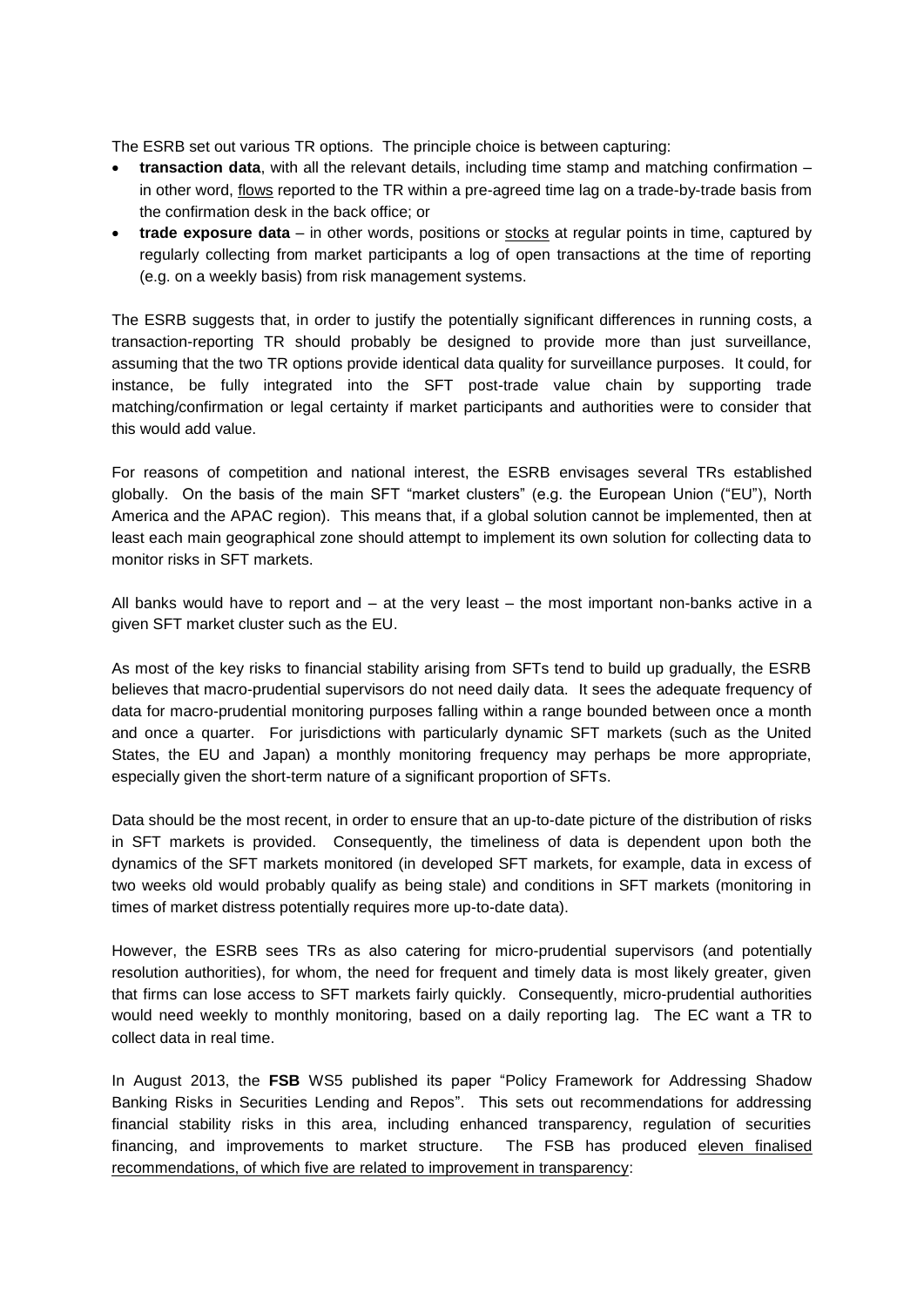- Recommendation 1: Authorities should collect more granular data on securities lending and repo exposures amongst large international financial institutions with high urgency. Such efforts should to the maximum possible extent leverage existing international initiatives such as the FSB Data Gaps Initiative, taking into account the enhancements suggested in this document.
- Recommendation 2: Trade-level (flow) data and regular snapshots of outstanding balances (position/stock data) for repo markets should be collected. Regular snapshots of outstanding balances should also be collected for securities lending markets and further work should be carried out on the practicality and meaningfulness of collecting trade-level data. Such data should be collected frequently and with a high level of granularity, and should also capitalise on opportunities to leverage existing data collection infrastructure that resides in clearing agents, central securities depositories (CSDs) and/or central counterparties (CCPs). National/regional authorities should decide the most appropriate way to collect such data, depending on their market structure, and building on existing data collection processes and market infrastructure where appropriate. Trade repositories are likely to be an effective way to collect comprehensive repo and securities lending market data. Regulatory reporting may also be a viable alternative approach.
- Recommendation 3: The total national/regional data for both repos and securities lending on a monthly basis should be aggregated by the FSB which will provide global trends of securities financing markets (e.g. market size, collateral composition, haircuts, tenors). The FSB should set standards and processes for data collection and aggregation at the global level to ensure consistent data collection by national/regional authorities and to minimise double-counting at the global level.
- Recommendation 4: The Enhanced Disclosure Task Force (EDTF) should work to improve public disclosure for financial institutions' securities lending, repo and wider collateral management activities, taking into consideration the items noted above.
- Recommendation 5: Authorities should review reporting requirements for fund managers to endinvestors against the FSB's proposal, and consider whether any gaps need to be addressed.

In order to take forward the work to establish standards for data collection and aggregation at the global level, and finalise a vision for the design of a regime for the data collection of repo and securities lending activity, the FSB has established a **technical data experts group**. This group will develop proposed standards and processes by the end of 2014. It will also interact closely with market participants.

The ERC is carefully evaluating all the details of this paper and will prepare a response to the associated consultation on haircuts. In the meantime the ERC, together with ISLA, has offered its continuing support to the on-going efforts of WS5, including with respect to the work to be done by the FSB's technical data experts group.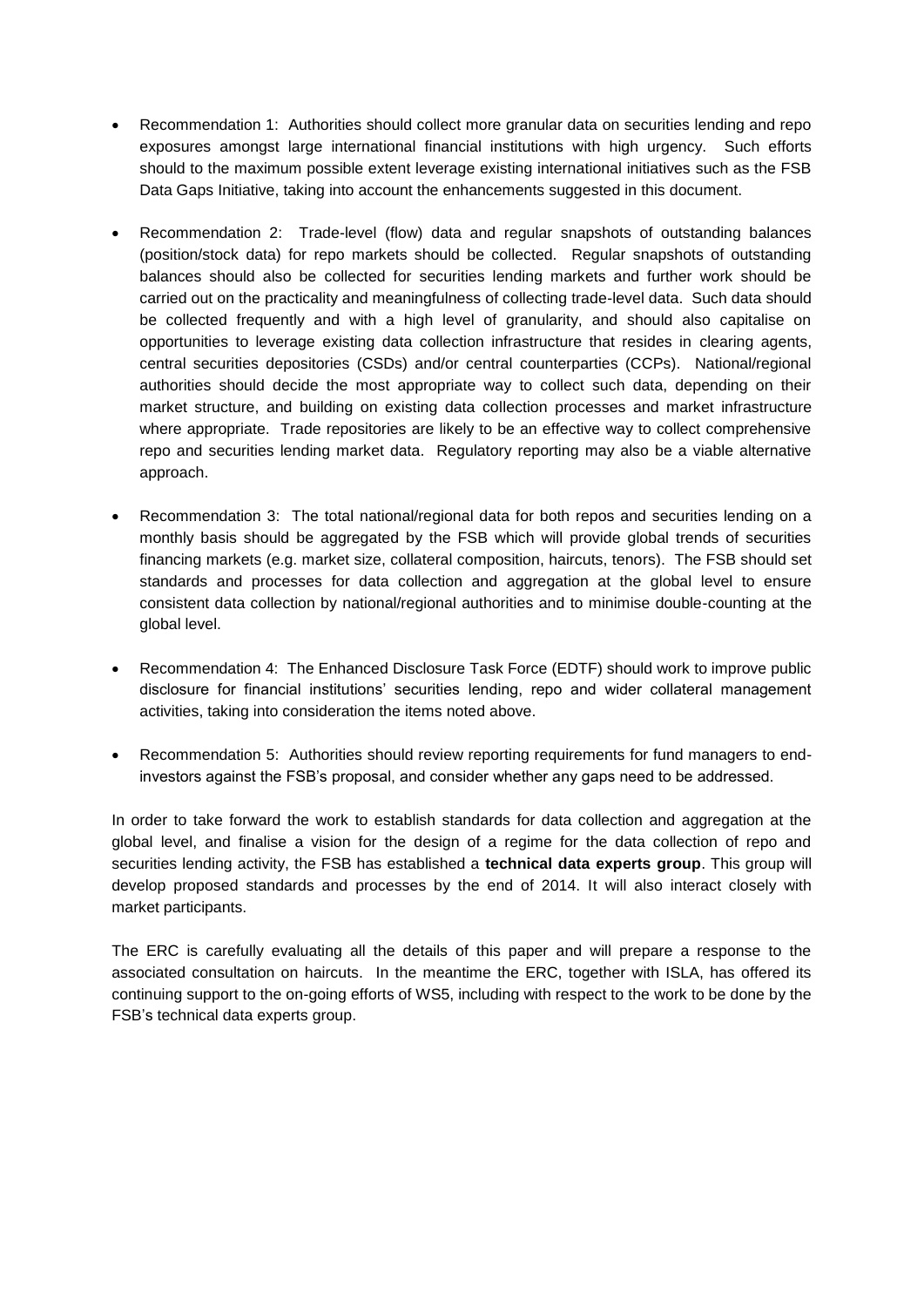|              |                                |                    |                 |                     | FSB (Nov-12)                                  |                            |                                 |                     |
|--------------|--------------------------------|--------------------|-----------------|---------------------|-----------------------------------------------|----------------------------|---------------------------------|---------------------|
|              | CPSS 91 (Sep-10)               | MiFID (Oct-11)     | FRBNY (Dec-11)  | transaction-level   | firm-level                                    | ECB (Dec-12)               | <b>ESRB</b> (Mar-13)            | FSB (Aug-13)        |
| size         | quantity (flow, stock)         | quantity           | principal       | principal           | size of book                                  | principal                  | aggregate value of repos        | principal           |
|              |                                | price              |                 |                     |                                               |                            |                                 |                     |
| currency     |                                | currency           |                 | cash) currency      | cash currency distribution                    |                            | cash currency                   | cash currency       |
|              |                                |                    |                 |                     |                                               | market value of collateral |                                 |                     |
|              | collateral asset class         | instrument ID      | collateral type |                     | collateral asset class collateral asset class | type of collateral         | collateral asset class          | collateral type     |
|              | country of issue of collateral |                    |                 |                     |                                               | issuer of collateral       |                                 |                     |
|              | collateral credit              |                    |                 |                     |                                               |                            | collateral credit               | collateral quality  |
|              | collateral currency            |                    |                 |                     |                                               |                            | collateral currency             | collateral currency |
| collateral   |                                |                    |                 |                     |                                               |                            | residual maturity of collateral |                     |
|              |                                |                    |                 |                     |                                               |                            | ability to hold collateral      |                     |
|              |                                |                    |                 |                     | collateral reversed in by asset class         |                            |                                 |                     |
|              |                                |                    |                 |                     |                                               | re-use of collateral       | re-use of collateral            |                     |
| haircut      | average haircut                |                    | haircut         | haircut             | haircut ranges by asset class                 | haircut                    | haircut                         | haircut             |
|              |                                | trading time/date  |                 |                     |                                               |                            | purchase date                   | value date          |
|              | maturity structure             |                    | tenor           | maturity (of repo)  | repo tenor by asset class                     | repo maturity              | residual term of repo           | maturity date       |
| term         |                                |                    |                 | first callable date |                                               |                            | first callable date             |                     |
|              |                                |                    |                 |                     |                                               |                            | early redemption option         |                     |
|              | weighted average term          |                    |                 |                     |                                               |                            |                                 |                     |
| reporate     |                                |                    | interest rate   | repo rate           |                                               | reporate                   | reporate                        | epo rate            |
|              |                                | counterparty ID    | counterparty    | counterparty        | counterparty                                  | counterparty               | counterparty (borrower) type    |                     |
|              | counterparty type              | counterparty type  |                 |                     |                                               |                            | counterparty (lender) type      | counterparty type   |
| counterparty |                                | reporting agent ID |                 |                     |                                               |                            | counterparty credit quality     |                     |
|              |                                |                    |                 |                     |                                               |                            |                                 |                     |
|              |                                | fim <sub>ID</sub>  |                 |                     |                                               |                            |                                 |                     |
|              |                                | trading capacity   |                 |                     |                                               |                            |                                 |                     |
| market       |                                | venue ID           |                 |                     |                                               |                            | bilateral/tri-party/CCP repo    |                     |
|              | CCP/non-CCP                    | venue type         |                 |                     |                                               |                            |                                 | market segment      |
| margining    |                                |                    |                 |                     |                                               |                            | <b>NTA</b>                      |                     |
|              |                                |                    |                 |                     |                                               |                            | frequency of MtM                |                     |
| transaction  |                                | trade reference    |                 |                     |                                               |                            |                                 |                     |
|              |                                | buy/sell           |                 |                     |                                               |                            |                                 |                     |

#### **Table**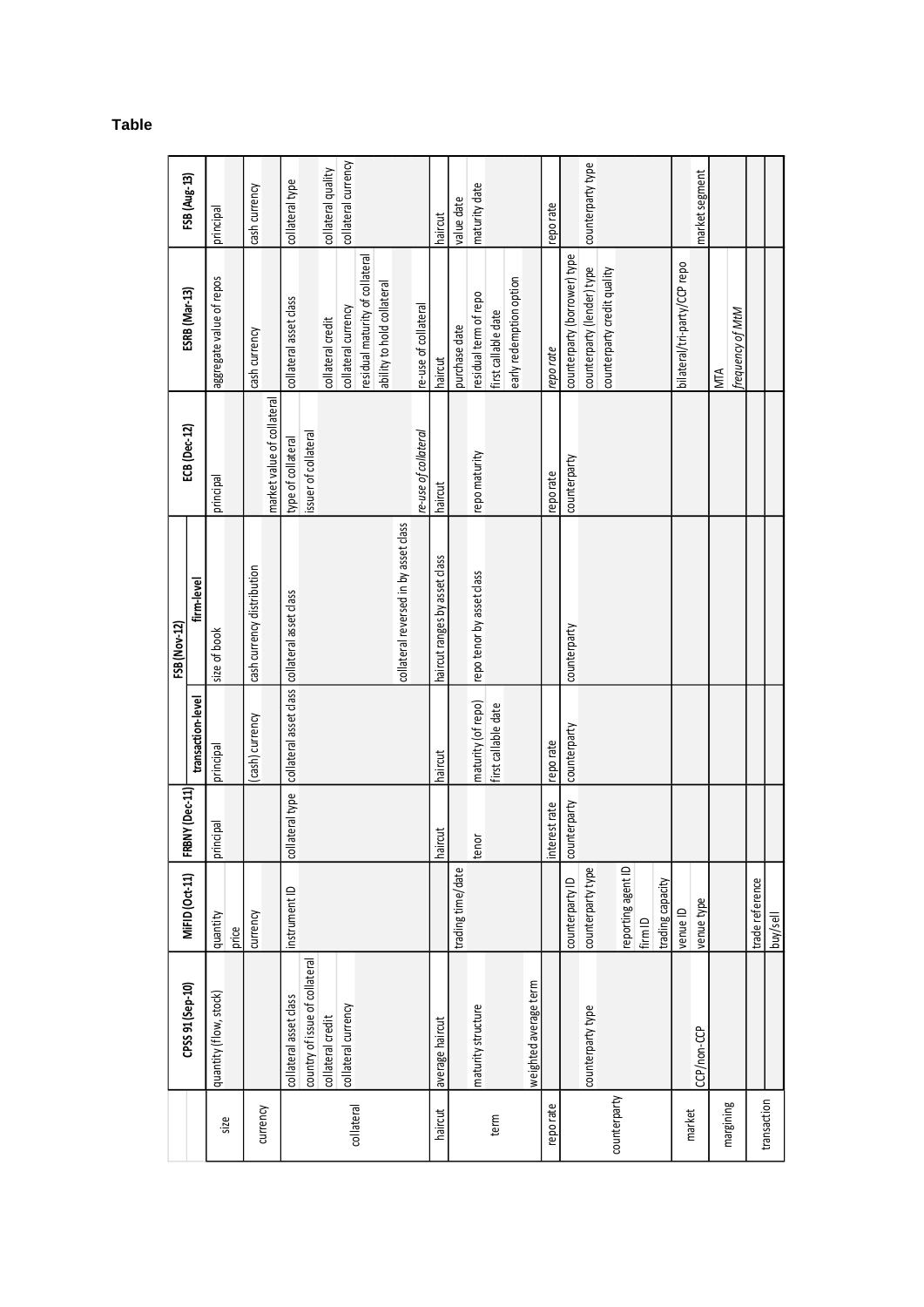# **Annex B:**

## **Issues about a repo data repository in need of further discussion**

## 1 **Product coverage**.

- Should DRs cover repo only?
- Or should they also include (1) securities lending/borrowing, (2) secured loans/deposits, (3) pledges, (4) margin lending, (5) synthetics and (6) collateral/liquidity swaps (however structured)? If they do not include these items, will the extra cost of reporting undesirably disadvantage repo?

## 2 **Geographic coverage**.

- How many DRs are needed?
- If there is a DR just for repo, should it be set up per currency or currency bloc? FSB WS5 says global SL TR but currency-based repo TR. For reasons of competition and national interest, the ESRB envisages several TRs established globally on the basis of the main SFT "market clusters" (e.g. the EU, North America and the Asia-Pacific region).

## 3 **Type of data to be collected**.

- Should the DR capture transaction or position data? What data can be most easily provided by firms?
- The monitoring of systemic risk does not require transaction data. The ESMA Draft Technical Standards on the Regulation on OTCD, CCP and Trade Repositories looks to transaction data and this is assumed in the CPSS/IOSCO report on Authorities' Access to Trade Repository Data. But if transaction data is wanted by micro-prudential supervisors, market regulators and resolution authorities, there should then be a trade-off in terms of a reduction in other reporting requirements, given that these could be satisfied from transaction data. Note that the points emerging from the global conference in Basel, June 2012, included, "Data requirements for macro-prudential and micro-prudential analysis need to be aligned to reduce the reporting burden". Note the ESMA Draft Technical Standards (para 174) about synergies between the OTCD TR and MiFID and EMIR reporting.
- To what breadth and depth should data be collected by the DR? Should the principle of proportionality apply, i.e. regulators should limit requirements to what is clearly needed to monitor material risks? There should not be excess data collection simply for random data mining or for potential academic research.
- If transaction data is required, should data on life-cycle events be collected? Do such events materially change risk?

## 4 **Who reports**?

• Should the principle of materiality apply, i.e. only those with regular and significant repo business be asked to report? ESRB says "All banks would have to report and – at the very least – the most important non-banks active in a given SFT market cluster such as the EU".

## 5 **Other data**.

 There is talk of collecting data on risk management (e.g. margining frequency) and interconnectedness (i.e. collateral re-use). Is this a problem?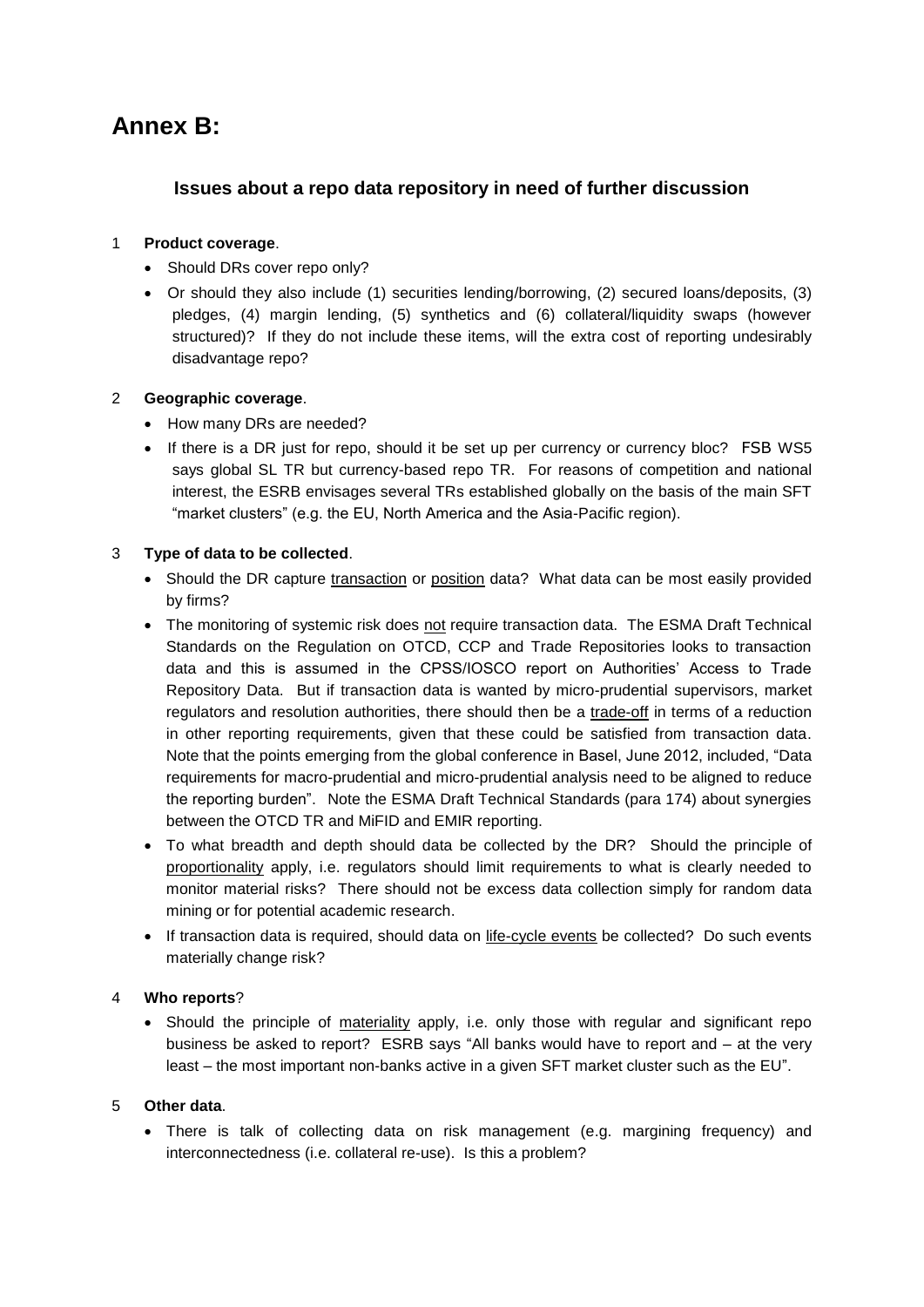### 6 **Frequency and time lags**.

 The ESRB says macro-prudential regulators need monthly or quarterly reporting (monthly for active repo markets) and a lag of no more than two weeks; while micro-prudential regulators need weekly or monthly reporting, with a lag of no more than one day. What frequency and lag can firms accommodate? What implications, if any does this have for reporting requirements, associated with short term transactions – considering that such trades, in particular overnight trades, will have closed out again even before they are reported.

## 7 **Governance**.

- Who should own a DR? Should DRs be public utilities (to reduce cost to industry), perhaps under central banks (who tend to be more market sensitive)?
- Who should supervise the DR?

### 8 **Confidentiality**.

• How should this be protected and access controlled?

## 9 **Infrastructure**.

- Need for standardisation of data fields (note warning from derivatives TR).
- What reporting format and communications protocols should be implemented?
- Should data be trade-matched before being reported to a DR? Is submission required by both parties? If so, and if not matched, who owns the validation and comparison of the data submissions?
- Will multiple DRs need a global aggregator?

## 10 **Value-added services** from a DR.

- Should DRs offer trade-matching?
- Should reporting to a DR be required for legal certainty of contract (as in Russia)?
- Should a DR produce and publish repo indices?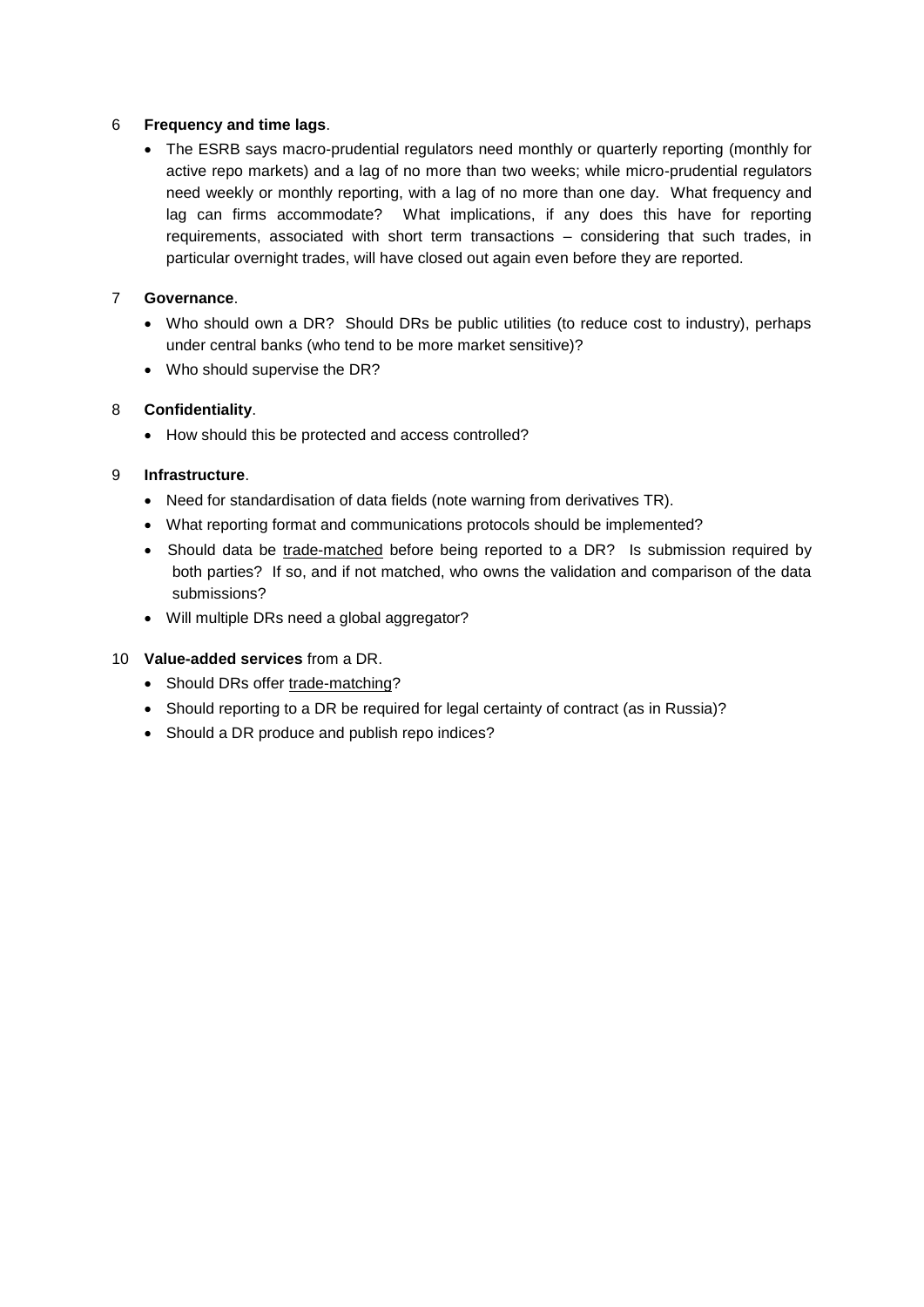# **Annex C:**

Table:

| <b>Systemic risk factor</b>          | <b>Minimum indicator</b>         | <b>Rationale</b>                                                                                                                           |
|--------------------------------------|----------------------------------|--------------------------------------------------------------------------------------------------------------------------------------------|
| Facilitation of credit<br>growth     | Aggregate value                  | To monitor SFT with non-<br>banks                                                                                                          |
| Pro-cyclicality                      | Average haircut                  | Need is<br>based<br>on.<br>variation<br><b>of</b><br>haircuts<br>across type and rating of<br>collateral and<br>type<br>οf<br>counterparty |
| Maturity/liquidity<br>transformation | <b>Maturity distribution</b>     | Standard risk exposures                                                                                                                    |
|                                      | Aggregate value                  | To monitor (1) exposures                                                                                                                   |
| Interconnectedness                   | Collateral re-usable             | between financial firms,<br>(2) lengths of chains and                                                                                      |
|                                      | Collateral re-used               | (3) proportion of collateral<br>issued by financial firms                                                                                  |
| Fire sales                           | Collateral by:                   | To assess concentration<br>of                                                                                                              |
|                                      | $(1)$ asset type + rating        | collateral<br>held<br>by<br>lenders                                                                                                        |
|                                      | $(2)$ counterparty type + rating |                                                                                                                                            |
| Currency mismatch                    | Cash v collateral currency       | Standard risk exposures                                                                                                                    |
| Market structure                     | Direct/CCP-cleared/tri-party     | Need<br>based<br>is<br>on<br>perceived differences<br>in.<br>response of these market<br>segments to crisis                                |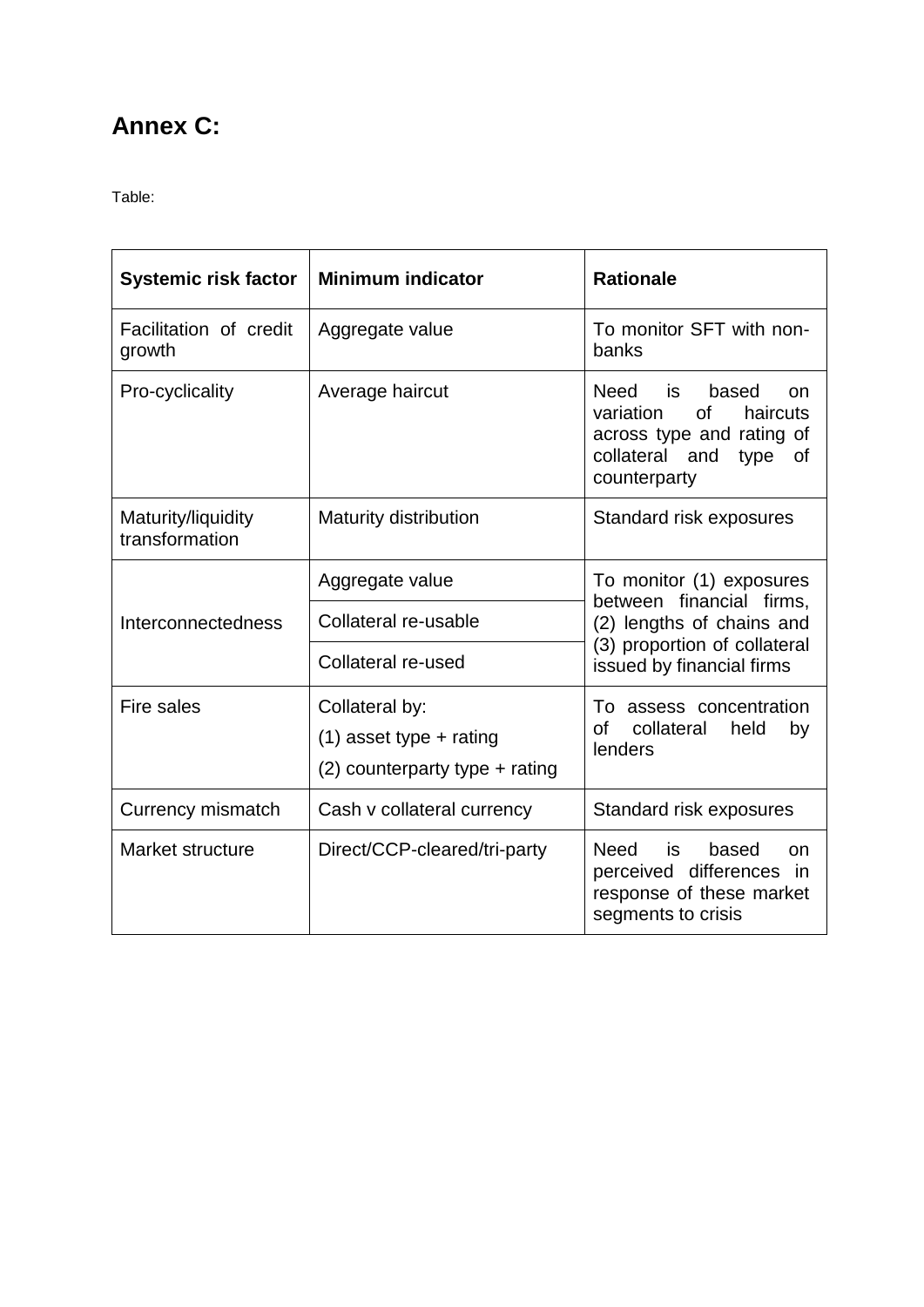| Survey of OUTSTANDING positions as at [survey date]                                                                                                                                                                                                                                                                                                                                     |                                                                                                                                                                                                                                                      |                                                 |                                                             |
|-----------------------------------------------------------------------------------------------------------------------------------------------------------------------------------------------------------------------------------------------------------------------------------------------------------------------------------------------------------------------------------------|------------------------------------------------------------------------------------------------------------------------------------------------------------------------------------------------------------------------------------------------------|-------------------------------------------------|-------------------------------------------------------------|
| A separate questionnaire should be completed by each entity within the same group which has a rpobook.<br>Reporting entity =                                                                                                                                                                                                                                                            | Country location =                                                                                                                                                                                                                                   |                                                 |                                                             |
|                                                                                                                                                                                                                                                                                                                                                                                         |                                                                                                                                                                                                                                                      | Repo                                            | Reverse repo                                                |
| i (Anima de Bressa) pola subte al calendario pola propia pola españa bostonom esta kantana emantana alta (portu<br>11 febrewari - el esta mentranta de contexto (la externa)<br>11 febrewari - el esta mentranta de contexto (la ex                                                                                                                                                     |                                                                                                                                                                                                                                                      |                                                 |                                                             |
|                                                                                                                                                                                                                                                                                                                                                                                         |                                                                                                                                                                                                                                                      |                                                 |                                                             |
|                                                                                                                                                                                                                                                                                                                                                                                         |                                                                                                                                                                                                                                                      |                                                 |                                                             |
|                                                                                                                                                                                                                                                                                                                                                                                         |                                                                                                                                                                                                                                                      |                                                 |                                                             |
|                                                                                                                                                                                                                                                                                                                                                                                         |                                                                                                                                                                                                                                                      |                                                 |                                                             |
|                                                                                                                                                                                                                                                                                                                                                                                         |                                                                                                                                                                                                                                                      |                                                 |                                                             |
|                                                                                                                                                                                                                                                                                                                                                                                         |                                                                                                                                                                                                                                                      |                                                 |                                                             |
|                                                                                                                                                                                                                                                                                                                                                                                         |                                                                                                                                                                                                                                                      |                                                 |                                                             |
|                                                                                                                                                                                                                                                                                                                                                                                         |                                                                                                                                                                                                                                                      |                                                 |                                                             |
|                                                                                                                                                                                                                                                                                                                                                                                         |                                                                                                                                                                                                                                                      |                                                 |                                                             |
|                                                                                                                                                                                                                                                                                                                                                                                         |                                                                                                                                                                                                                                                      |                                                 |                                                             |
|                                                                                                                                                                                                                                                                                                                                                                                         |                                                                                                                                                                                                                                                      |                                                 |                                                             |
|                                                                                                                                                                                                                                                                                                                                                                                         |                                                                                                                                                                                                                                                      |                                                 |                                                             |
|                                                                                                                                                                                                                                                                                                                                                                                         |                                                                                                                                                                                                                                                      |                                                 |                                                             |
|                                                                                                                                                                                                                                                                                                                                                                                         |                                                                                                                                                                                                                                                      |                                                 |                                                             |
|                                                                                                                                                                                                                                                                                                                                                                                         |                                                                                                                                                                                                                                                      |                                                 |                                                             |
|                                                                                                                                                                                                                                                                                                                                                                                         |                                                                                                                                                                                                                                                      |                                                 |                                                             |
|                                                                                                                                                                                                                                                                                                                                                                                         |                                                                                                                                                                                                                                                      |                                                 |                                                             |
|                                                                                                                                                                                                                                                                                                                                                                                         |                                                                                                                                                                                                                                                      |                                                 |                                                             |
|                                                                                                                                                                                                                                                                                                                                                                                         |                                                                                                                                                                                                                                                      |                                                 |                                                             |
|                                                                                                                                                                                                                                                                                                                                                                                         |                                                                                                                                                                                                                                                      |                                                 |                                                             |
|                                                                                                                                                                                                                                                                                                                                                                                         |                                                                                                                                                                                                                                                      |                                                 |                                                             |
| 1.2 How much of the total business w as setted through a central counter party (CCP)?                                                                                                                                                                                                                                                                                                   |                                                                                                                                                                                                                                                      |                                                 |                                                             |
| 1.3 How much business w as with the following types of counterparty?                                                                                                                                                                                                                                                                                                                    | counterparty ore dit rating                                                                                                                                                                                                                          |                                                 |                                                             |
|                                                                                                                                                                                                                                                                                                                                                                                         |                                                                                                                                                                                                                                                      |                                                 |                                                             |
|                                                                                                                                                                                                                                                                                                                                                                                         | public agencies<br>anagers<br>ry policy).<br>asset mu                                                                                                                                                                                                |                                                 |                                                             |
|                                                                                                                                                                                                                                                                                                                                                                                         |                                                                                                                                                                                                                                                      |                                                 |                                                             |
|                                                                                                                                                                                                                                                                                                                                                                                         | $(1,2,3)$ or each insulation<br>$(1,2,3)$ and insulation is a second of 3 has his concerned at $p$<br>$(1,2,3)$ and insulation is a second or the second order of a<br>$(1,2,3)$ and and in the second order (with $\alpha$ ) and $\alpha$ )<br>$(1$ |                                                 |                                                             |
|                                                                                                                                                                                                                                                                                                                                                                                         | hom(1)                                                                                                                                                                                                                                               | š                                               | š<br>196-9M                                                 |
| string term to maturity of the business with the following counter parties?<br>1.4 V/Nit is the                                                                                                                                                                                                                                                                                         | aining term to maturity -                                                                                                                                                                                                                            | ă<br>$\frac{3}{2}$<br>Write                     | sub-total<br>å<br><b>MEL 1991</b><br>612M<br>š              |
|                                                                                                                                                                                                                                                                                                                                                                                         | public age noies<br>anagers                                                                                                                                                                                                                          |                                                 |                                                             |
|                                                                                                                                                                                                                                                                                                                                                                                         |                                                                                                                                                                                                                                                      |                                                 |                                                             |
|                                                                                                                                                                                                                                                                                                                                                                                         |                                                                                                                                                                                                                                                      |                                                 |                                                             |
|                                                                                                                                                                                                                                                                                                                                                                                         | stal in item (1))                                                                                                                                                                                                                                    |                                                 |                                                             |
| ated in:<br>1.5 How much of the easily is denomi-                                                                                                                                                                                                                                                                                                                                       |                                                                                                                                                                                                                                                      |                                                 |                                                             |
|                                                                                                                                                                                                                                                                                                                                                                                         |                                                                                                                                                                                                                                                      |                                                 |                                                             |
|                                                                                                                                                                                                                                                                                                                                                                                         |                                                                                                                                                                                                                                                      |                                                 |                                                             |
|                                                                                                                                                                                                                                                                                                                                                                                         |                                                                                                                                                                                                                                                      |                                                 |                                                             |
|                                                                                                                                                                                                                                                                                                                                                                                         |                                                                                                                                                                                                                                                      |                                                 |                                                             |
|                                                                                                                                                                                                                                                                                                                                                                                         | collatoral<br>ney of a                                                                                                                                                                                                                               | s ub totals<br>š<br>ę<br>CAD<br>훙<br>ã          | g<br>CAD<br>AUD<br>RMIB<br>ŧ<br>ã                           |
| 1.6 How math is cross-currency in terms of:                                                                                                                                                                                                                                                                                                                                             |                                                                                                                                                                                                                                                      |                                                 |                                                             |
|                                                                                                                                                                                                                                                                                                                                                                                         |                                                                                                                                                                                                                                                      |                                                 |                                                             |
| $\begin{array}{lcl} \vspace{0.2cm} \vspace{0.2cm} \vspace{0.2cm} \vspace{0.2cm} \vspace{0.2cm} \vspace{0.2cm} \vspace{0.2cm} \vspace{0.2cm} \vspace{0.2cm} \vspace{0.2cm} \vspace{0.2cm} \vspace{0.2cm} \vspace{0.2cm} \vspace{0.2cm} \vspace{0.2cm} \vspace{0.2cm} \vspace{0.2cm} \vspace{0.2cm} \vspace{0.2cm} \vspace{0.2cm} \vspace{0.2cm} \vspace{0.2cm} \vspace{0.2cm} \vspace{0$ |                                                                                                                                                                                                                                                      |                                                 |                                                             |
|                                                                                                                                                                                                                                                                                                                                                                                         |                                                                                                                                                                                                                                                      |                                                 |                                                             |
|                                                                                                                                                                                                                                                                                                                                                                                         |                                                                                                                                                                                                                                                      |                                                 |                                                             |
| 1.7 How much is tri-party repos:                                                                                                                                                                                                                                                                                                                                                        |                                                                                                                                                                                                                                                      |                                                 |                                                             |
| 1.8 How moth is against collater al issued in:                                                                                                                                                                                                                                                                                                                                          | collateral orestil rating                                                                                                                                                                                                                            | $A + t$ o mub<br>AAA to AA-                     | 11014018<br>sub-800<br>$\mathbb{A}$ + to BBB-<br>AAA to AA- |
|                                                                                                                                                                                                                                                                                                                                                                                         |                                                                                                                                                                                                                                                      |                                                 |                                                             |
| (1.8.1), comparamply a angive antarional angeles of<br>1.1.4.1 and except a cluster and antarional and and and angeles of the state of the state of the state of the<br>1.1.4.1 and except a cluster and antarional angeles of the                                                                                                                                                      |                                                                                                                                                                                                                                                      |                                                 |                                                             |
|                                                                                                                                                                                                                                                                                                                                                                                         |                                                                                                                                                                                                                                                      |                                                 |                                                             |
| (19.1) so vereign, supre anational, agency<br>1.9 What are the average haircuts given by you on the following report?                                                                                                                                                                                                                                                                   | counterparty ore dit rating                                                                                                                                                                                                                          | ub-total<br><b>A+10 BBB</b><br><b>MA to AA:</b> |                                                             |
| $(19.2)$ corporate bords                                                                                                                                                                                                                                                                                                                                                                |                                                                                                                                                                                                                                                      |                                                 |                                                             |
|                                                                                                                                                                                                                                                                                                                                                                                         |                                                                                                                                                                                                                                                      |                                                 |                                                             |
| (19.3) covered, MBS, ABS bonts                                                                                                                                                                                                                                                                                                                                                          |                                                                                                                                                                                                                                                      |                                                 |                                                             |
| (19.4) equity and equity-linked                                                                                                                                                                                                                                                                                                                                                         | ുകൾ പ്രകൃതിക്കുന്നു.<br>2016 - വിഷേധിക്കുന്ന പ്രകൃതിക്കുന്ന പ്രകൃതിക്കുന്നതിന് പ്രകൃതിക്കുന്നതിന് പ്രകൃതിക്കുന്നതിന് പ്രകൃതിക്കുന്നതി<br>2016 - വിഷേധിക്കുന്ന പ്രകൃതിക്കുന്ന പ്രകൃതിക്കുന്ന പ്രകൃതിക്കുന്നതിന് പ്രകൃതിക്കുന്നതിന് പ                  |                                                 |                                                             |
| $(19.5)$ other                                                                                                                                                                                                                                                                                                                                                                          |                                                                                                                                                                                                                                                      |                                                 |                                                             |
|                                                                                                                                                                                                                                                                                                                                                                                         |                                                                                                                                                                                                                                                      |                                                 |                                                             |
| (19.0) sub-total of lorm 19.1 to 195 (this should                                                                                                                                                                                                                                                                                                                                       |                                                                                                                                                                                                                                                      |                                                 |                                                             |

## Ideal ESRB: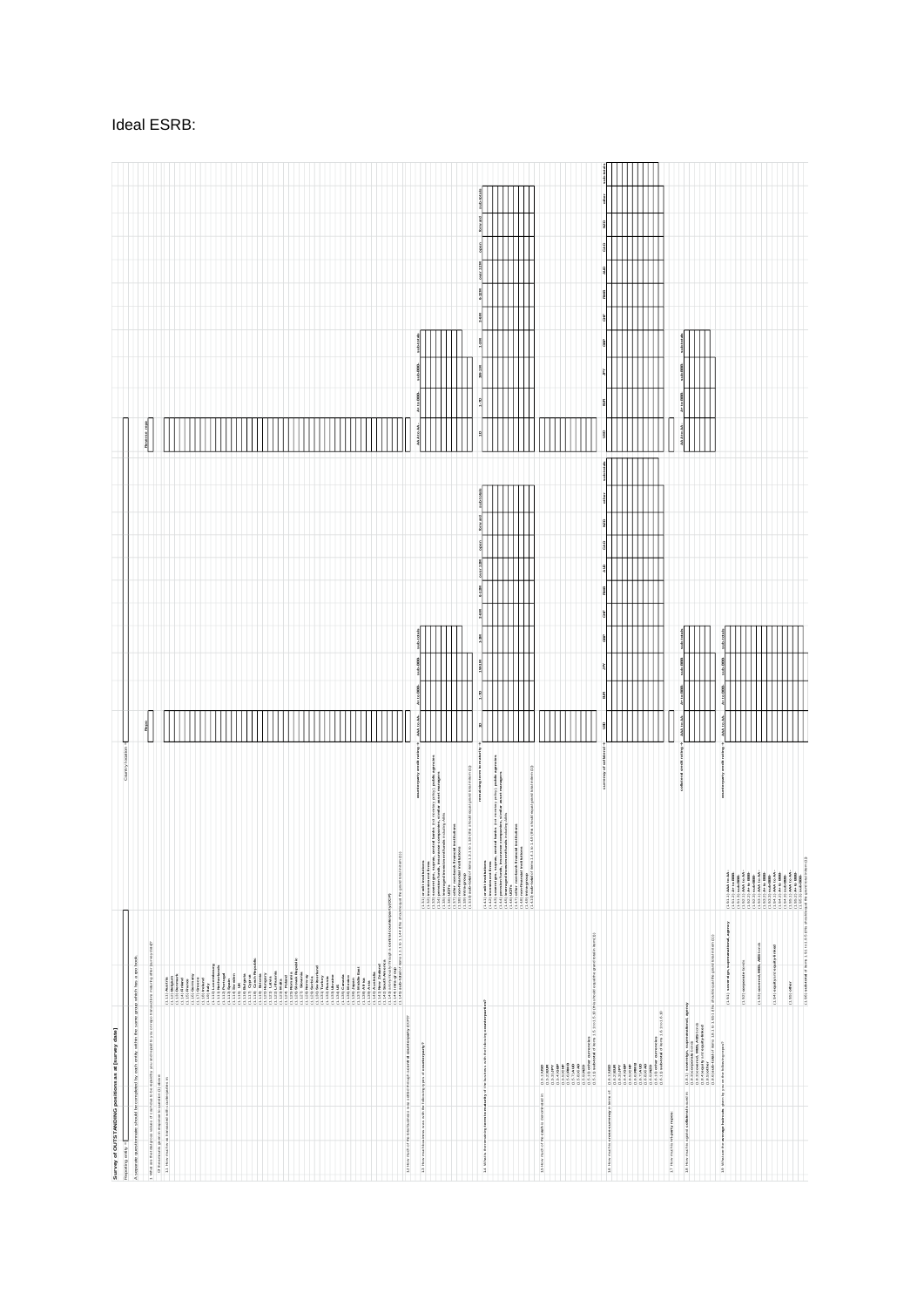| Survey of OUTSTANDING positions as at [survey date]                                                                                     |                                                                                                                        |                                                                                                                                                                          |                                                                                                                                                                                                                 |                       |                 |          |                                                               |                                                                                |            |
|-----------------------------------------------------------------------------------------------------------------------------------------|------------------------------------------------------------------------------------------------------------------------|--------------------------------------------------------------------------------------------------------------------------------------------------------------------------|-----------------------------------------------------------------------------------------------------------------------------------------------------------------------------------------------------------------|-----------------------|-----------------|----------|---------------------------------------------------------------|--------------------------------------------------------------------------------|------------|
| Reporting entity =                                                                                                                      |                                                                                                                        |                                                                                                                                                                          | Country location =                                                                                                                                                                                              |                       |                 |          |                                                               |                                                                                |            |
| A separate questionnaire should be completed by each entity within the same group which has a rpo book                                  |                                                                                                                        |                                                                                                                                                                          |                                                                                                                                                                                                                 |                       |                 |          |                                                               |                                                                                |            |
| 1 What are the total gross vialues of cash due to be repaid by you and repaid to you on report areastions maturing after [survey date]? |                                                                                                                        |                                                                                                                                                                          |                                                                                                                                                                                                                 | Repo                  |                 |          |                                                               | Reverse repo                                                                   |            |
| Of the amounts given in response to question (1) above:                                                                                 |                                                                                                                        |                                                                                                                                                                          |                                                                                                                                                                                                                 |                       |                 |          |                                                               |                                                                                |            |
| 1.1 How much was transacted:                                                                                                            | $(1.1.1)$ direct with counterparties                                                                                   | (1.1.1.1) in the same country as you                                                                                                                                     |                                                                                                                                                                                                                 |                       |                 |          |                                                               |                                                                                |            |
|                                                                                                                                         |                                                                                                                        | $(1.1.1.2)$ cross-boater in eurozone countries<br>$(1.1.1.3)$ cross-boater in other EU countries                                                                         |                                                                                                                                                                                                                 |                       |                 |          |                                                               |                                                                                |            |
|                                                                                                                                         |                                                                                                                        | (1.1.1.4) cross-border in the remainder of the European reporting zone<br>(1.1.1.5) cross-border with other OECD counties                                                |                                                                                                                                                                                                                 |                       |                 |          |                                                               |                                                                                |            |
|                                                                                                                                         | (1.1.2) through voice-brokers                                                                                          | (1.1.1.6) cross-border with other non-OECD counties                                                                                                                      |                                                                                                                                                                                                                 |                       |                 |          |                                                               |                                                                                |            |
|                                                                                                                                         |                                                                                                                        | (1.1.22) cross-border in eurozone countries<br>(1.121) in the same country as you                                                                                        |                                                                                                                                                                                                                 |                       |                 |          |                                                               |                                                                                |            |
|                                                                                                                                         |                                                                                                                        | (1.123) cross-border in other EU counties                                                                                                                                |                                                                                                                                                                                                                 |                       |                 |          |                                                               |                                                                                |            |
|                                                                                                                                         |                                                                                                                        | (1.1.2.4) cross-boder in the remainder of the European reporting zone                                                                                                    |                                                                                                                                                                                                                 |                       |                 |          |                                                               |                                                                                |            |
|                                                                                                                                         |                                                                                                                        | (1.1.2.5) cross-border with other OED countries<br>(1.1.2.6) cross-border with other non-OECD countries<br>(1.1.3.1) in the same country as you                          |                                                                                                                                                                                                                 |                       |                 |          |                                                               |                                                                                |            |
|                                                                                                                                         | (1.1.3) on ATSs with counterparties                                                                                    | (1.1.3.2) cross-border in eurozone countries                                                                                                                             |                                                                                                                                                                                                                 |                       |                 |          |                                                               |                                                                                |            |
|                                                                                                                                         |                                                                                                                        | (1.1.3.3) cross-border in other EU countries                                                                                                                             |                                                                                                                                                                                                                 |                       |                 |          |                                                               |                                                                                |            |
|                                                                                                                                         |                                                                                                                        | (1.1.3.4) cross-border in the remainder of the European reporting zone<br>(1.13.5) cross-border with other OECD countries                                                |                                                                                                                                                                                                                 |                       |                 |          |                                                               |                                                                                |            |
|                                                                                                                                         |                                                                                                                        | (1.1.3.6) cross-border with other non-OECD countries<br>(1.13.7) anonymously across a GC financing system                                                                |                                                                                                                                                                                                                 |                       |                 |          |                                                               |                                                                                |            |
|                                                                                                                                         |                                                                                                                        | (1.1.3.8) anonymously through a central counterparty (CCP) but not GC financing                                                                                          |                                                                                                                                                                                                                 |                       |                 |          |                                                               |                                                                                |            |
|                                                                                                                                         | (1.1.5) sub-total of litems 1.1.1 to 1.1.4 (this should equal the grand total in item (1))<br>$(1.1.4)$ intra-group    |                                                                                                                                                                          |                                                                                                                                                                                                                 |                       |                 |          |                                                               |                                                                                |            |
|                                                                                                                                         |                                                                                                                        | 12 How much of the total business was settled through a central counterparty (CCP) whether or not it was transposed across an ATS (le including the amounts in item 1.1. | $\frac{1}{20}$                                                                                                                                                                                                  |                       |                 |          |                                                               |                                                                                |            |
|                                                                                                                                         |                                                                                                                        |                                                                                                                                                                          |                                                                                                                                                                                                                 |                       |                 |          |                                                               |                                                                                |            |
| 1.3 How much business was with the following types of counterparty?                                                                     |                                                                                                                        |                                                                                                                                                                          | counterparty credit rating<br>$(1.3.1)$ credit institutions                                                                                                                                                     | AAA to AA-            | A+to BBB-       | sub-BBB- | sub-totals                                                    | sub-totals<br>sub-BBB<br>A+10 BBB<br>AAA to AA-                                |            |
|                                                                                                                                         |                                                                                                                        |                                                                                                                                                                          | (1.3.2) investment firms<br>(1.3.3) sovereigns, supras, central banks (not monetary policy), public agencies                                                                                                    |                       |                 |          |                                                               |                                                                                |            |
|                                                                                                                                         |                                                                                                                        |                                                                                                                                                                          |                                                                                                                                                                                                                 |                       |                 |          |                                                               |                                                                                |            |
|                                                                                                                                         |                                                                                                                        |                                                                                                                                                                          | (1.3.4) pension funds, insurance companies, similar asset managers<br>(1.3.5) leveraged investment funds including AMs                                                                                          |                       |                 |          |                                                               |                                                                                |            |
|                                                                                                                                         |                                                                                                                        |                                                                                                                                                                          | linancial institutions<br>$(1.3.6)$ UCITs                                                                                                                                                                       |                       |                 |          |                                                               |                                                                                |            |
|                                                                                                                                         |                                                                                                                        |                                                                                                                                                                          | sttutions<br>$(1.3.7)$ other non-bank fi $(1.3.8)$ non-financial insti                                                                                                                                          |                       |                 |          |                                                               |                                                                                |            |
|                                                                                                                                         |                                                                                                                        |                                                                                                                                                                          | $(1.3.9)$ intra-group                                                                                                                                                                                           |                       |                 |          |                                                               |                                                                                |            |
|                                                                                                                                         |                                                                                                                        |                                                                                                                                                                          | (1.3.10) sub-total of items 1.3.1 to 1.3.9 (this should equal grand total in item (1))                                                                                                                          |                       |                 |          |                                                               |                                                                                |            |
|                                                                                                                                         |                                                                                                                        |                                                                                                                                                                          | remaining term to maturity →                                                                                                                                                                                    | $\mathop{\mathsf{e}}$ | 1-70            | 1W-1M    | sub-totals<br>forward<br>open<br>over 6M<br>3-6M<br>$1 - 300$ | forward<br>gen<br>over 6M<br>$3 - 60$<br>13M<br>1W-1M<br>$+70$<br>$\mathsf{e}$ | sub-totals |
|                                                                                                                                         | 1.4 What is the remaining term to maturity of the business with the following counterparties?                          |                                                                                                                                                                          | (1.4.1) credit institutions                                                                                                                                                                                     |                       |                 |          |                                                               |                                                                                |            |
|                                                                                                                                         |                                                                                                                        |                                                                                                                                                                          | $(1.4.2)$ investment firm s                                                                                                                                                                                     |                       |                 |          |                                                               |                                                                                |            |
|                                                                                                                                         |                                                                                                                        |                                                                                                                                                                          | (1.4.3) sovereigns supras, central banks (not moviesy policy), public agencies<br>(1.4.4) persison funds, insurance companies, similar asset mainagers<br>(1.4.5) is veraged in vestment funds including A fils |                       |                 |          |                                                               |                                                                                |            |
|                                                                                                                                         |                                                                                                                        |                                                                                                                                                                          | $(1.4.6)$ UCITs                                                                                                                                                                                                 |                       |                 |          |                                                               |                                                                                |            |
|                                                                                                                                         |                                                                                                                        |                                                                                                                                                                          | financial institutions                                                                                                                                                                                          |                       |                 |          |                                                               |                                                                                |            |
|                                                                                                                                         |                                                                                                                        |                                                                                                                                                                          |                                                                                                                                                                                                                 |                       |                 |          |                                                               |                                                                                |            |
|                                                                                                                                         |                                                                                                                        |                                                                                                                                                                          | (1.4.7) other non-bank financial institutions<br>(1.4.9) mortianzeal institutions<br>(1.4.10) stab-ceal of learns (4.1 to 1.4.9 (this should capat grand total in learn (1))                                    |                       |                 |          |                                                               |                                                                                |            |
|                                                                                                                                         |                                                                                                                        |                                                                                                                                                                          |                                                                                                                                                                                                                 |                       |                 |          |                                                               |                                                                                |            |
| 1.5 How much of the cash is denominated in:                                                                                             | $(1.5.1)$ EUR<br>$(1.5.2)$ GBP                                                                                         |                                                                                                                                                                          |                                                                                                                                                                                                                 |                       |                 |          |                                                               |                                                                                |            |
|                                                                                                                                         | $(1.5.3)$ USD                                                                                                          |                                                                                                                                                                          |                                                                                                                                                                                                                 |                       |                 |          |                                                               |                                                                                |            |
|                                                                                                                                         | $(1.5.4)$ SBK, DKK                                                                                                     |                                                                                                                                                                          |                                                                                                                                                                                                                 |                       |                 |          |                                                               |                                                                                |            |
|                                                                                                                                         | $(1.5.5)$ JPY<br>$(1.5.6)$ CHF                                                                                         |                                                                                                                                                                          |                                                                                                                                                                                                                 |                       |                 |          |                                                               |                                                                                |            |
|                                                                                                                                         | (1.5.8) sub-total of items 1.5.1 to 1.5.7 (this should equal the grand total in item (1))<br>(1.54.7) other currencies |                                                                                                                                                                          |                                                                                                                                                                                                                 |                       |                 |          |                                                               |                                                                                |            |
|                                                                                                                                         |                                                                                                                        |                                                                                                                                                                          |                                                                                                                                                                                                                 |                       |                 |          |                                                               |                                                                                |            |
| 1.6 How much is cross-currency in terms of:                                                                                             | $(1.6.1)$ USD cash                                                                                                     |                                                                                                                                                                          | currency of collateral →                                                                                                                                                                                        | ŝ                     | $\mathbbmss{E}$ | others   | sub-totals                                                    | sub-totals<br>others<br>ã<br>g                                                 |            |
|                                                                                                                                         | $(1.6.2)$ EUR cash                                                                                                     |                                                                                                                                                                          |                                                                                                                                                                                                                 |                       |                 |          |                                                               |                                                                                |            |
|                                                                                                                                         | $(1.6.4)$ sub-total of hems $1.6.1$ to $1.6.3$<br>(1.6.3) cash in other currencies                                     |                                                                                                                                                                          |                                                                                                                                                                                                                 |                       |                 |          |                                                               |                                                                                |            |
|                                                                                                                                         |                                                                                                                        |                                                                                                                                                                          |                                                                                                                                                                                                                 |                       |                 |          |                                                               |                                                                                |            |
| 1.7 How much is tri-party repos:                                                                                                        | (1.7.1) directly negotiated                                                                                            |                                                                                                                                                                          |                                                                                                                                                                                                                 |                       |                 |          |                                                               |                                                                                |            |
|                                                                                                                                         | $(1.7.2)$ negotiated on an ATS<br>$(1.7.3)$ sub-total of items $1.7.1$ to $1.7.2$                                      |                                                                                                                                                                          |                                                                                                                                                                                                                 |                       |                 |          |                                                               |                                                                                |            |
|                                                                                                                                         |                                                                                                                        |                                                                                                                                                                          | collateral credit rating                                                                                                                                                                                        | AAA to AA-            | A+to BBB-       | sub-BBB- | sub-totals                                                    | sub-totals<br>sub-BBB-<br>A+10 BBB<br><b>MA10 MA-</b>                          |            |
| 1.8 How much is against collateral issued in:                                                                                           | (1.8.1) sovereign, supreanational, agency<br>(1.8.3) corporate boots<br>(1.8.3) covered, MBS, ABS bords                |                                                                                                                                                                          |                                                                                                                                                                                                                 |                       |                 |          |                                                               |                                                                                |            |
|                                                                                                                                         |                                                                                                                        |                                                                                                                                                                          |                                                                                                                                                                                                                 |                       |                 |          |                                                               |                                                                                |            |
|                                                                                                                                         | (1.8.4) equity and equity-linked                                                                                       |                                                                                                                                                                          |                                                                                                                                                                                                                 |                       |                 |          |                                                               |                                                                                |            |
|                                                                                                                                         | (1.8.6) sub-total of items 1.8.1 to 1.8.51 (this should equal the grand total in item(1))<br>$(1.8.5)$ other           |                                                                                                                                                                          |                                                                                                                                                                                                                 |                       |                 |          |                                                               |                                                                                |            |

## Proportionate ESRB: